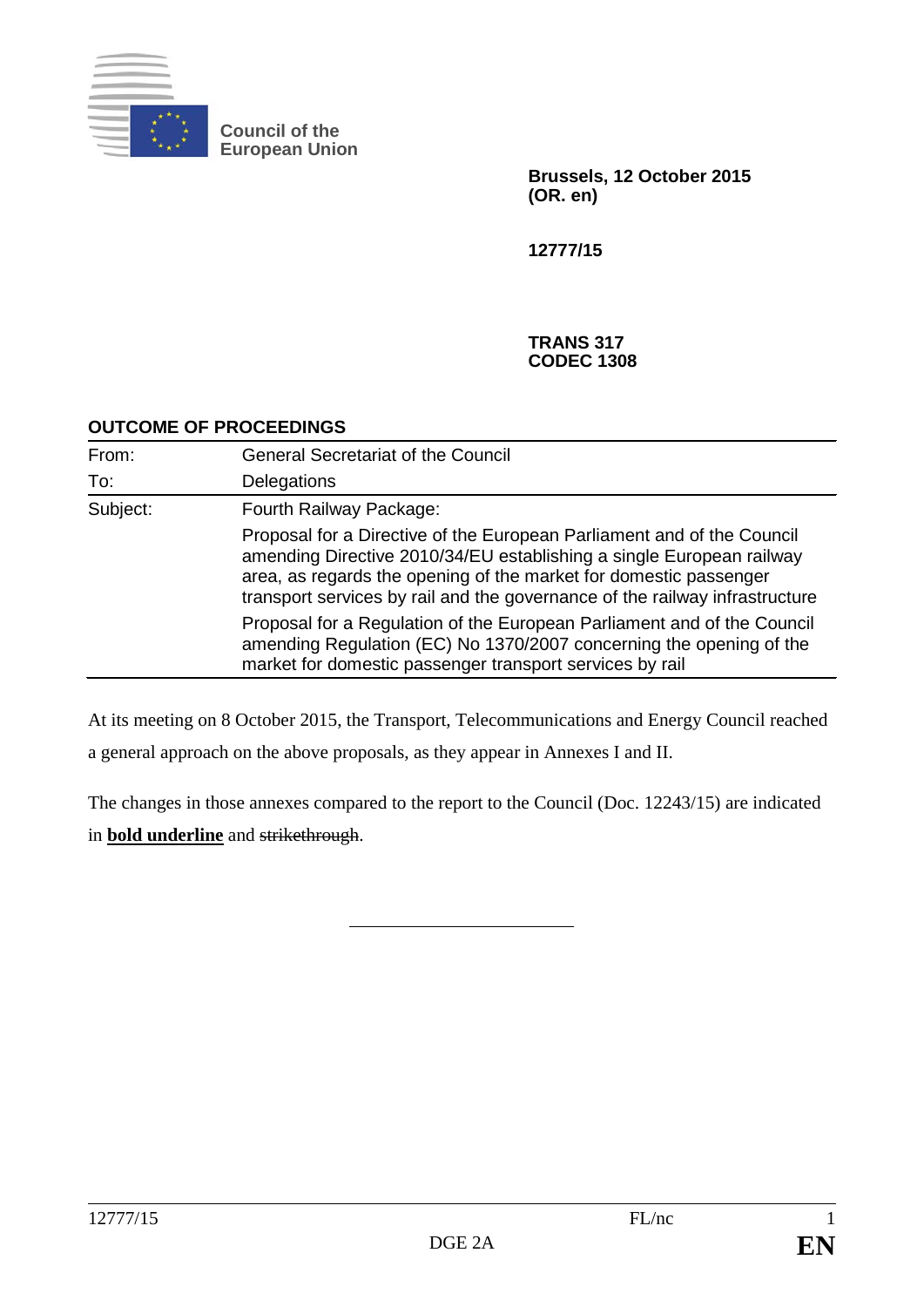# **Proposal for a Directive of the European Parliament and of the Council amending Directive 2012/34/EU establishing a Single European Railway Area, as regards the opening of the market for domestic passenger transport services by rail and the governance of the railway infrastructure**

#### *Article 1*

Directive 2012/34/EU is amended as follows:

-1. Article 2 is amended as follows:

- (a) The first sentence of paragraph 3 is replaced by the following:
- '(3) Member States may exclude the following from the application of Articles 7, 7a, 7b, 7c, 7d, 8 and 13 and Chapter IV:';
- (aa) A new paragraph 3a is added:

"3a. Member States may exclude the following from the application of Articles 7, 7a, 7b, 7c, 7d and 8:

Local, low-traffic lines of a length not exceeding 100 km, which are used for freight traffic between a mainline and points of origin and destination of shipments along those lines, provided that these lines are managed by entities other than the main infrastructure manager and either a) are used by a single freight operator or b) the essential functions are performed by a body which is not controlled by any railway undertakings. In case there is only a single freight operator, Member States may also exempt it from the application of Chapter IV until capacity is requested by another applicant. This provision can equally be applied where the line is used also, to a limited extent, for passenger services. Member States shall inform the Commission of their intention to exclude such lines from the application of Articles 7, 7a, 7b, 7c, 7d and 8."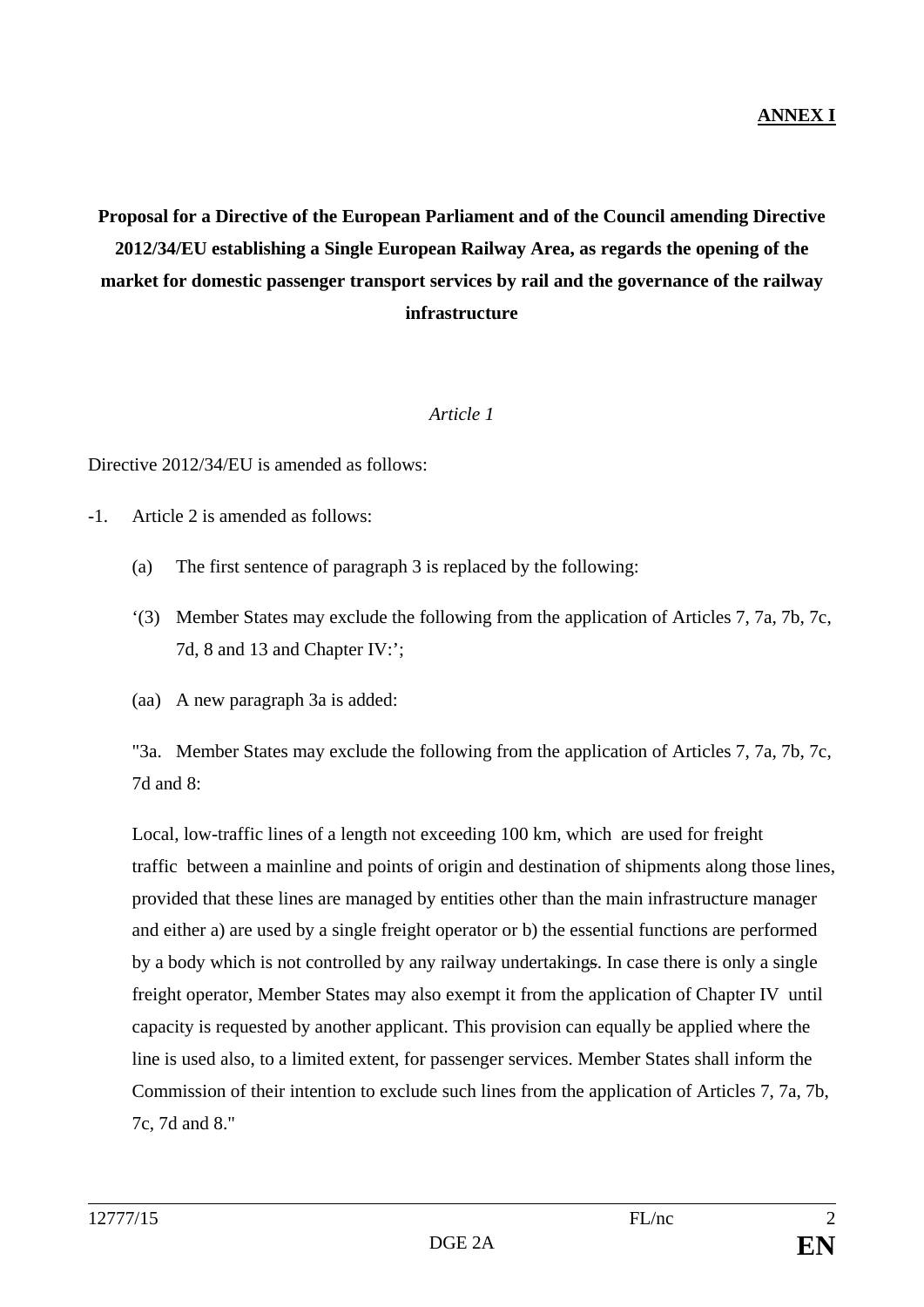(ab) A new paragraph 3b is added:

"3b. Member States may exclude the following from the application of Article 7, 7a, 7b, 7c and 7d:

Regional low-traffic networks managed by an entity other than the main infrastructure manager and used for the operation of regional passenger services provided by a single railway undertaking other than the incumbent railway undertaking of the Member State, until capacity for passenger services on that network is requested, and provided that the undertaking is independent of any railway undertaking operating freight services. This provision can equally be applied where the line is used also, to a limited extent, for freight services. Member States shall inform the Commission of their intention to exclude such lines from the application of Articles 7, 7a, 7b, 7c and 7d. "

(b) Paragraph 4 is replaced by the following:

'(4) Without prejudice to paragraph 3, Member States may exclude local and regional railway infrastructures which do not have any strategic importance for the functioning of the railway market from the application of Articles 8(3) and local railway infrastructures which do not have any strategic importance for the functioning of the railway market from the application of Articles 7, 7a, 7c and Chapter IV. Member States shall notify the Commission of their intention to exclude such railway infrastructures. In accordance with the advisory procedure referred to in Article 62(2), the Commission shall decide whether such railway infrastructure may be considered to be without any strategic importance, taking into account the length of railway lines concerned, their level of use and the traffic volume potentially impacted.';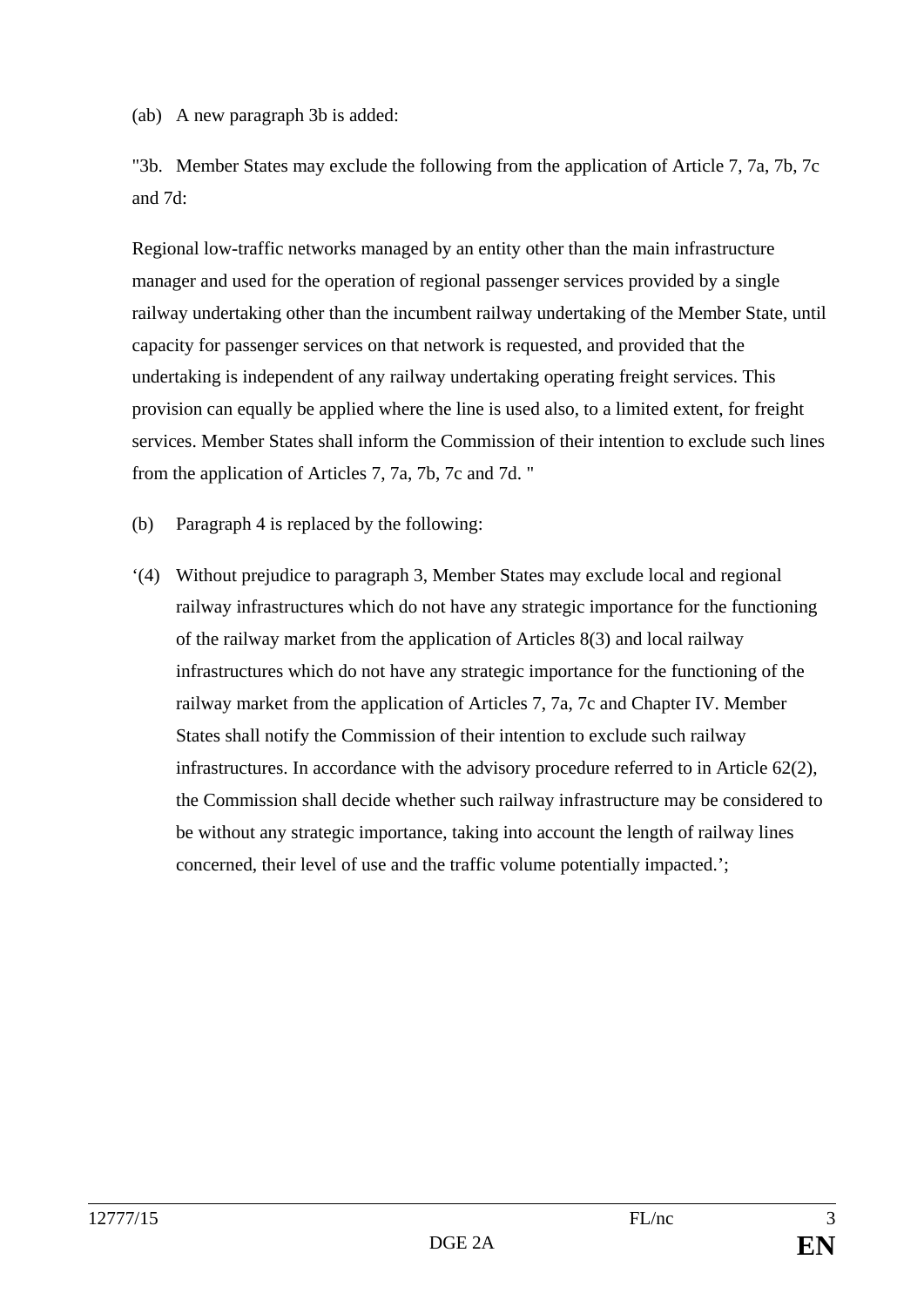- (ba) A new paragraph 8a is inserted:
- "(8a) For a period of 10 years after the date of entry into force of the Directive, Member States may exclude from the application of Chapters II and IV of the Directive, with the exception of Articles 10, 13 and 56, isolated railway lines of less than 500 km with a different track gauge than the main domestic network, that connect with a third country where EU rail legislation does not apply and which are managed by a different infrastructure manager than the main domestic network. Railway undertakings operating exclusively on such lines may be exempted from the application of Chapter II.

The exemption may be renewed for periods not exceeding 5 years. No later than 12 months before the expiry date of the exemption, a Member State that intends to renew the exemption shall notify the Commission of its intention. The Commission shall examine whether the conditions for an exemption as referred to in the subparagraph above are still met. If those conditions are not met, the Commission shall adopt a decision on the termination of the exemption in accordance with the advisory procedure referred to in Article 62(2)."

- (c) Paragraph 12 is inserted:
- '(12) Where, in the context of an existing public-private partnership concluded before 16 June 2015, the private party to this partnership is also a railway undertaking responsible for providing passenger railway services on the infrastructure, Member States may continue to exempt such a private party from the application of Articles 7, 7a and 7d and limit the right to pick up and set down passengers for services operated by railway undertakings on the same infrastructure as the passenger services provided by the private party under the public-private partnership.'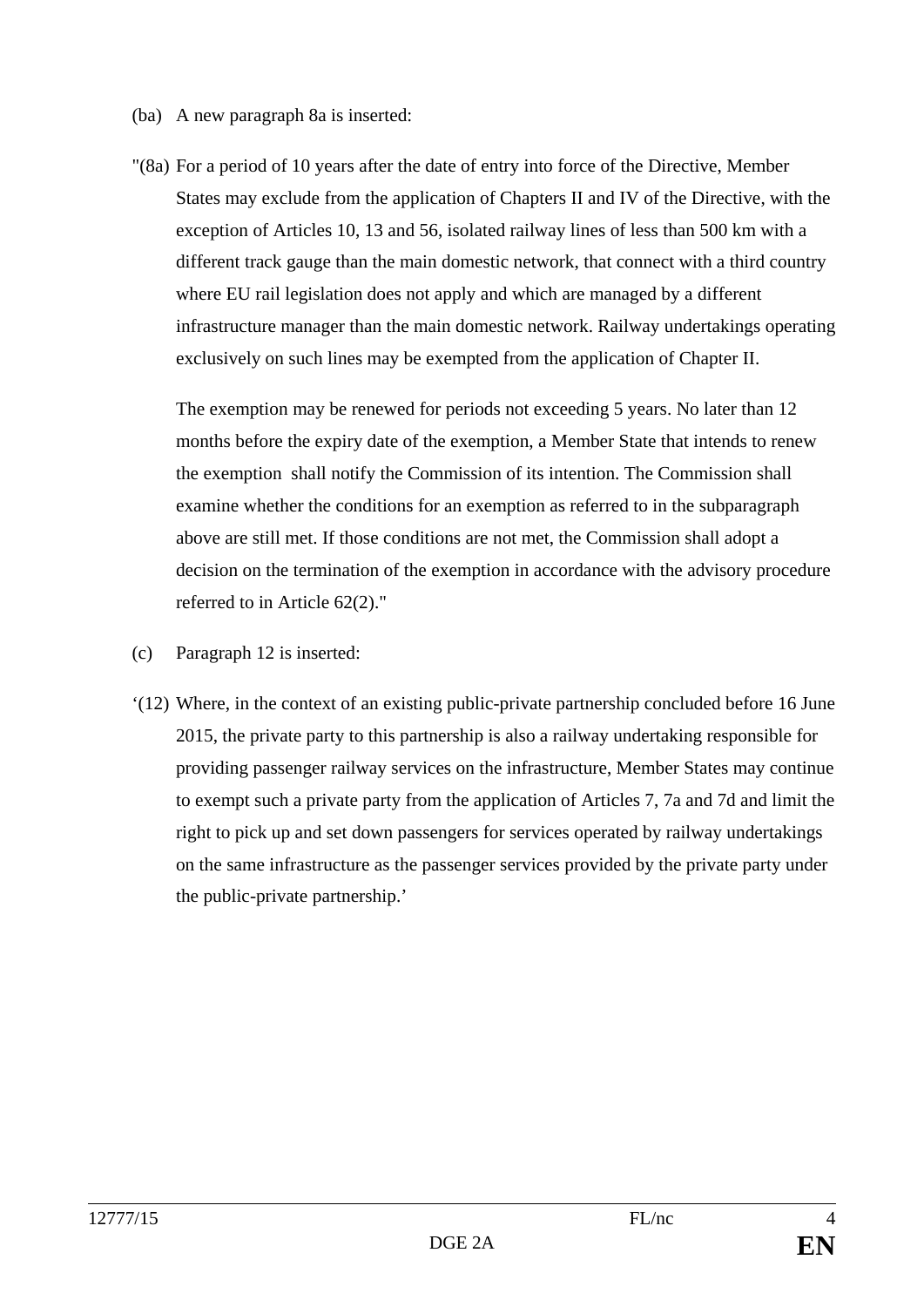### (d) Paragraph 13 is inserted:

"(13) Private infrastructure managers that are part of a public-private partnership concluded before [date of entry into force of the Directive] and that do not receive public funds shall be excluded from the application of Article 7d provided that loans and financial guarantees operated by the infrastructure manager do not benefit directly or indirectly to specific railway undertakings."

- 1. Article 3 is amended as follows:
	- (a) Point 2 is replaced by the following:  $\frac{1}{1}$  $\frac{1}{1}$  $\frac{1}{1}$ 
		- "(2) "infrastructure manager" means any body or firm responsible for the operation, maintenance and renewal of railway infrastructure on a network, and for participating in its development as determined by the Member State within the framework of its general policy on development and financing of infrastructure;
		- (2a) "development of the railway infrastructure" means network planning, financial and investment planning as well as the building and upgrading of the infrastructure;
		- (2aa) "operation of the railway infrastructure" means train path allocation, traffic management and infrastructure charging;**[2](#page-4-1)**
		- (2b) "maintenance of the railway infrastructure" means works intended to maintain the condition and capability of existing infrastructure;

<span id="page-4-0"></span>**<sup>1</sup>** A recital could be included to clarify that operation of railway infrastructure is possible as separate structures, vertically integrated undertakings or vertically integrated undertakings combined with outsourcing.

<span id="page-4-1"></span><sup>&</sup>lt;sup>2</sup> A recital could be included to clarify that the operation of the railway infrastructure includes control, command and signalling. A recital will be included to clarify that in this context, it should be ensured that the infrastructure is suitable for its designated use.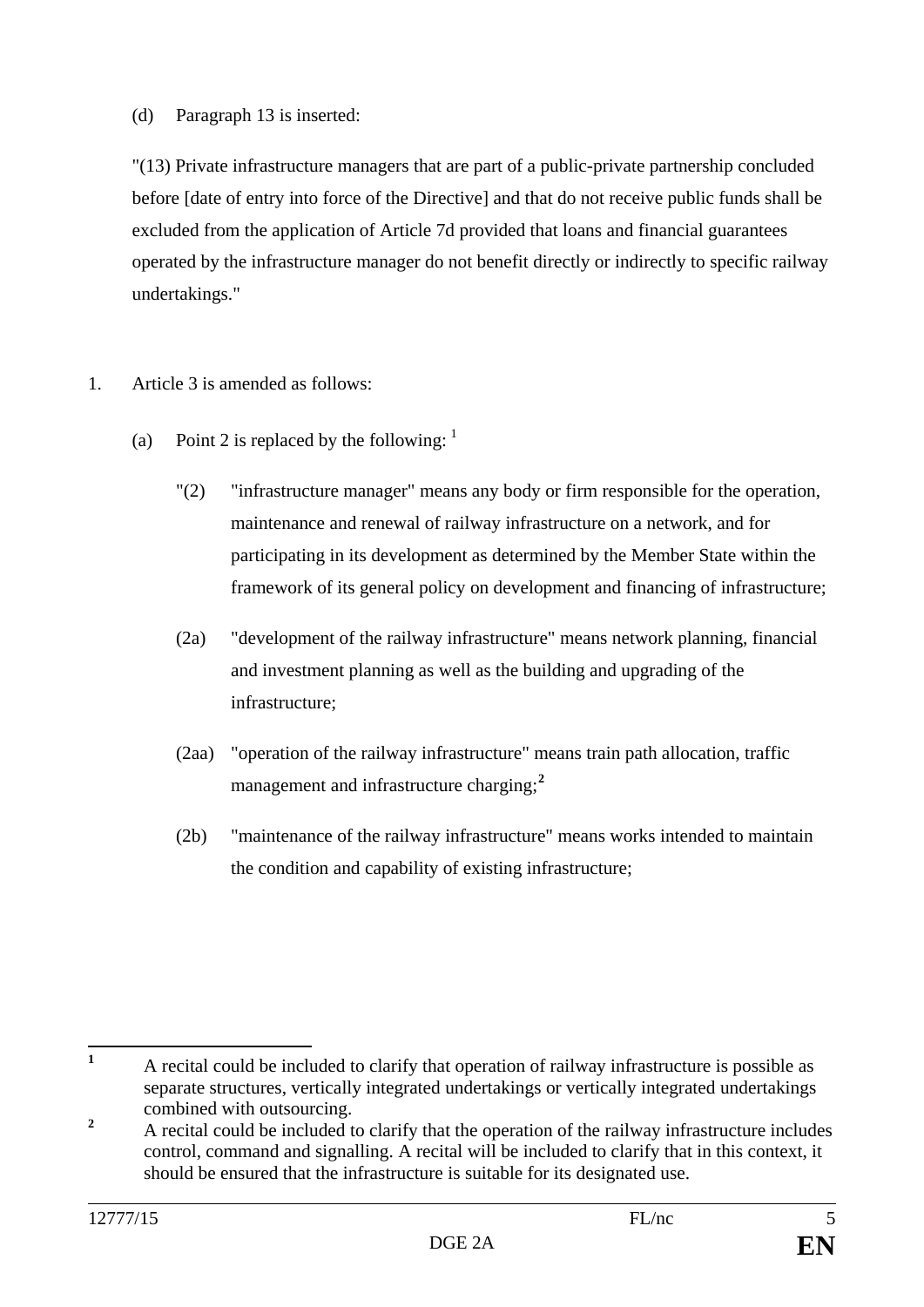- (2c) "renewal of the railway infrastructure" means major substitution works on the existing infrastructure which do not change its overall performance;
- (2d) "upgrade of the railway infrastructure" means major modification works of the infrastructure which improves its overall performance;
- (2e) "essential functions" of infrastructure management means decision making on train path allocation, including both the definition and the assessment of availability and the allocation of individual train paths, and decision-making on infrastructure charging, including determination and collection of charges, in accordance with the charging framework and the capacity allocation framework established by the Member States pursuant to Articles 29 and 39."
- (b) The following points are added:

"(31) "vertically integrated undertaking" means an undertaking where, in the meaning of Council Regulation (EC) No 139/2004:

- an infrastructure manager is controlled by an undertaking which at the same time controls one or several railway undertakings that operate rail services on the infrastructure manager's network or

- an infrastructure manager is controlled by one or several railway undertakings that operate rail services on the infrastructure manager's network or

- one or several railway undertakings that operate rail services on the infrastructure manager's network are controlled by an infrastructure manager.

It also means an undertaking consisting of distinct divisions, including an infrastructure manager and one or several divisions providing transport services that do not have a distinct legal personality.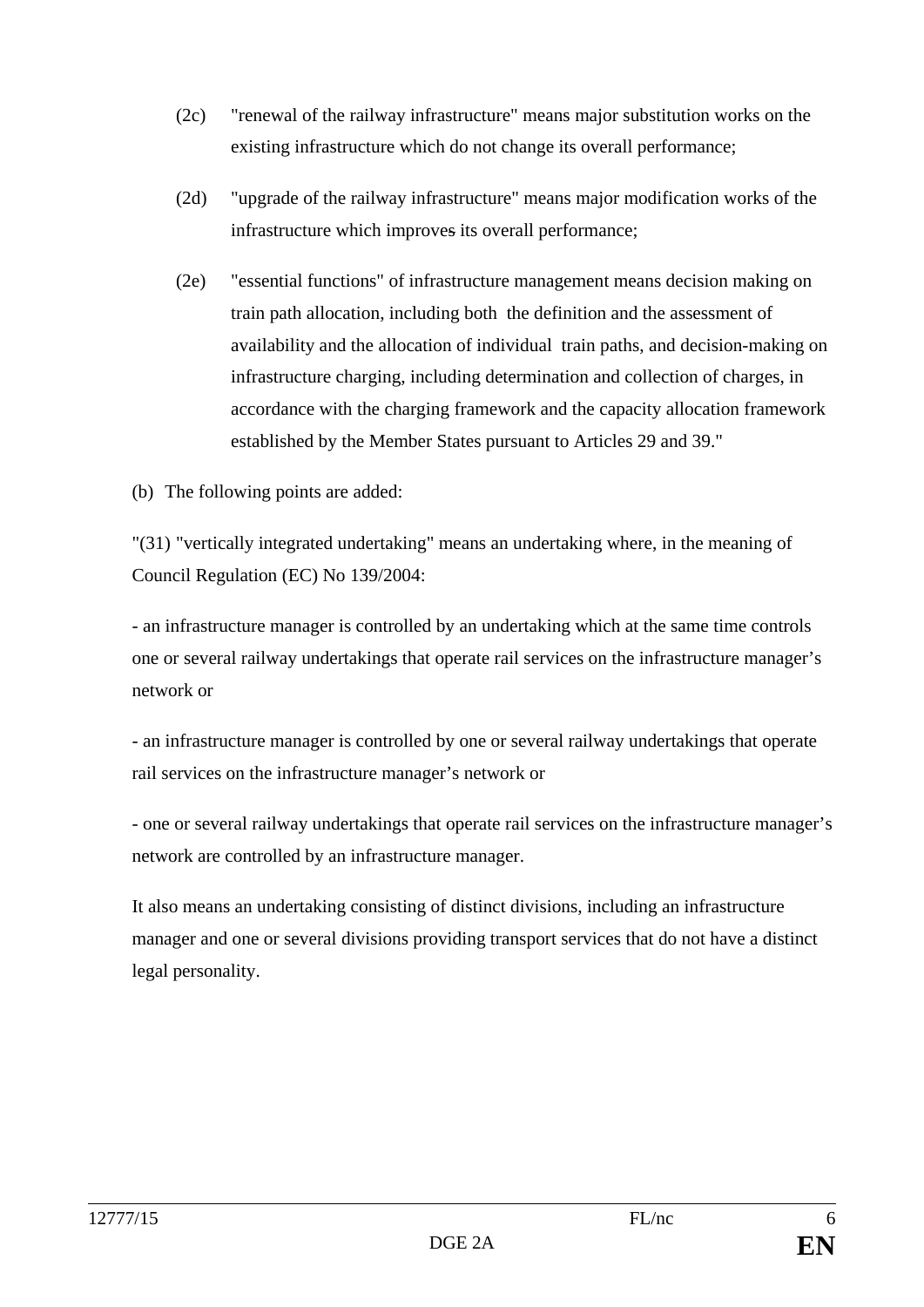Where an infrastructure manager and a railway undertaking are fully independent of each other, but both are controlled directly by a Member State without an intermediary entity, they are not considered to constitute a vertically integrated undertaking for the purposes of this Directive<sup>[3](#page-6-0)</sup>.

(32) "public private partnership" means a binding arrangement between public bodies and one or more undertakings other than the main infrastructure manager of a Member State  $4$ , under which the undertakings partially or totally construct and/or fund railway infrastructure and/or acquire the right to exercise any of the functions listed in point (2) for a predefined period of time. The arrangement may take any appropriate legally binding form foreseen in national legislation.

(33) "management board" means the senior body of an undertaking performing executive and administrative functions, which is responsible and accountable for day-to-day management of the undertaking.

(33a) "supervisory board" means the most senior body of an undertaking that fulfils supervisory tasks, including the exercise of control over the management board and general strategic decisions regarding the undertaking. "

2. In Article 6, paragraph 2 is replaced by the following text:

"For the purpose of this Article, Member States which apply Article 7a(3) shall require the undertaking to be organised in distinct divisions that do not have a distinct legal personality within a single undertaking."

<span id="page-6-0"></span><sup>&</sup>lt;sup>3</sup> The notion of full independence for the purposes of this definition could be clarified in a recital. The "intermediary entity" should not be understood as a Ministry.

<span id="page-6-1"></span><sup>&</sup>lt;sup>4</sup> The fact that it is the Member State which determines which entity is the main infrastructure manager could be clarified in a recital.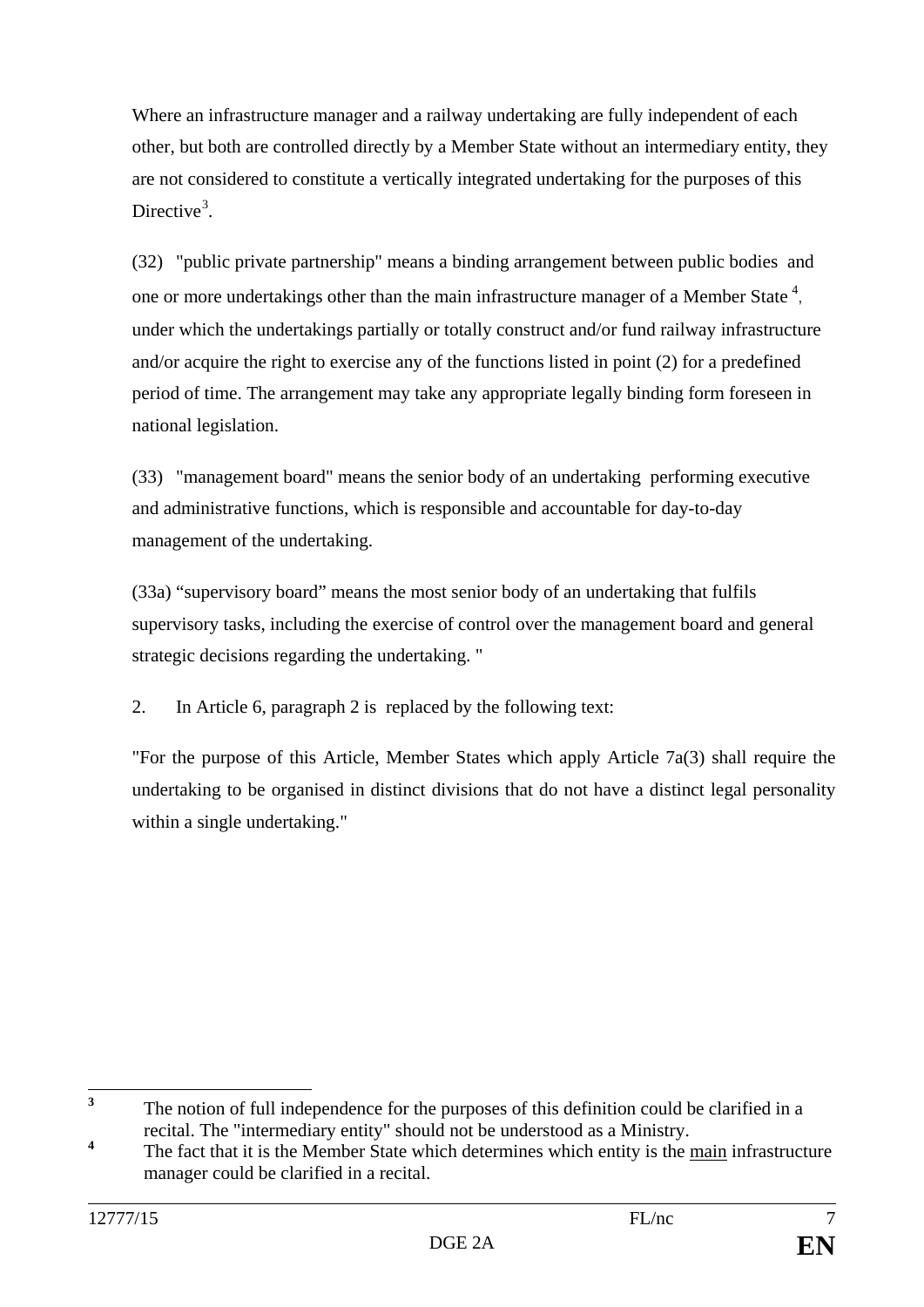3. Article 7 is replaced by the following:

"Article 7

Independence of the infrastructure manager

1. Member States shall ensure that the infrastructure manager is responsible for the operation, maintenance and renewal on a network and is entrusted with the development of the railway infrastructure on that network, in accordance with national law.

2. Member States States shall ensure that the infrastructure manager is organised as an entity that is legally distinct from any railway undertaking and, in vertically integrated undertakings, from any other legal entities within the undertaking.

3. Member States shall ensure that the same individuals cannot be employed at the same time:

- as members of the management board of an infrastructure manager and of a railway undertaking,
- as persons in charge of taking decisions on the essential functions and as member of the management board of a railway undertaking,
- where a supervisory board exists, as members of the supervisory board of an infrastructure manager and of a railway undertaking.

4. In vertically integrated undertakings, the members of the management board of the infrastructure manager and the persons in charge of taking decisions on the essential functions shall not receive any financial benefits from railway undertakings or bonuses principally related to the financial performance of a particular railway undertakings. They can however be offered incentives related to the overall performance of the railway system.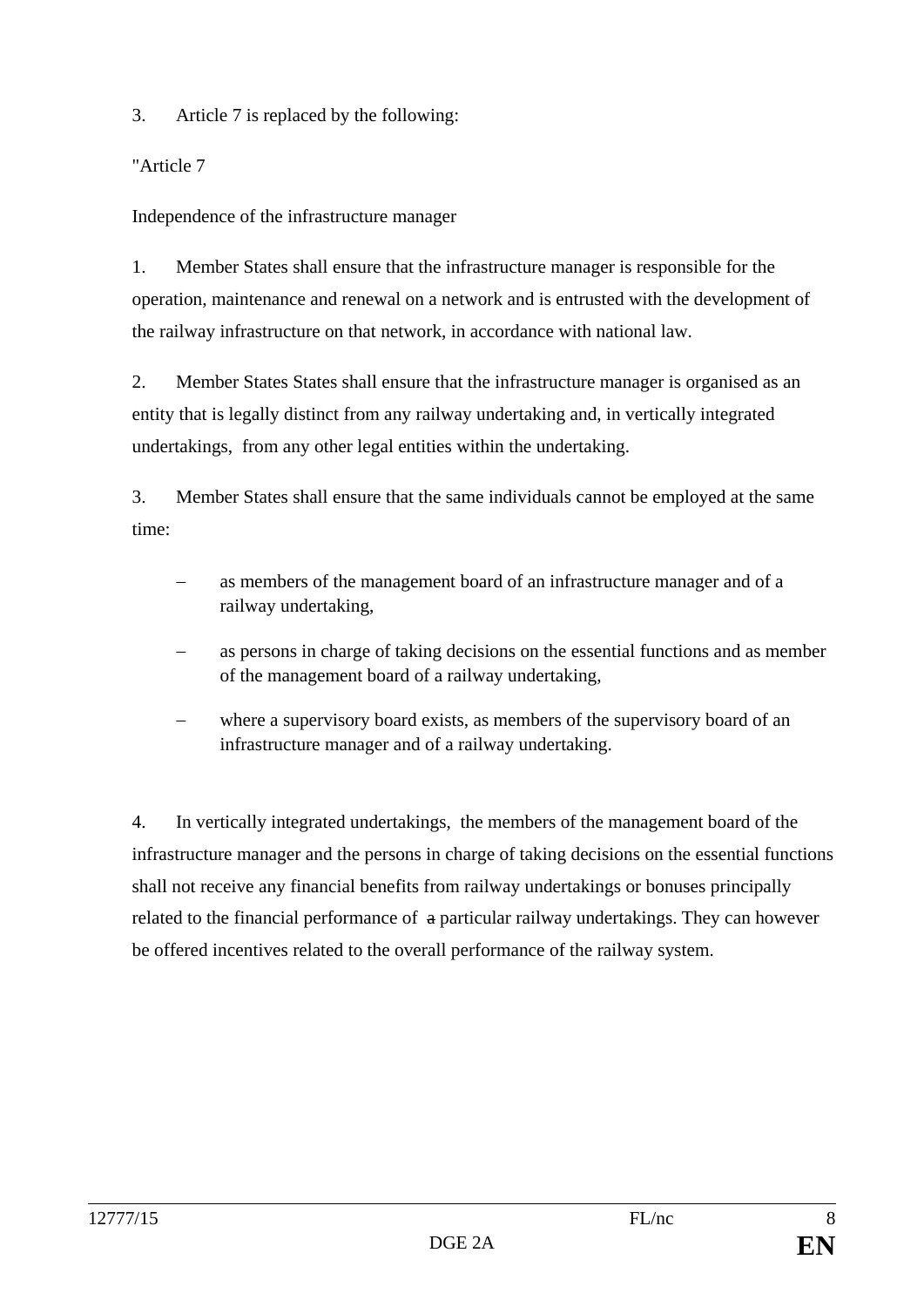5. Where information systems are common to different entities within a vertically integrated undertaking, access to sensitive information relating to essential functions shall be restricted to authorized staff of the infrastructure manager.

6. The provisions of paragraph 1 shall be without prejudice to the decision-making rights of Member States as regards the development and funding of railway infrastructure and the competences of Member States as regards infrastructure financing and charging, as well as capacity allocation, as defined in Articles 4(2), 8, 29 and 39."

4. The following Articles 7a to 7g are inserted:

"Article 7a

Independence of the essential functions

1. Member States shall ensure that the infrastructure manager has organizational and decision-making independence within the limits set out in Articles 4(2), 29 and 39, as regards the essential functions.

2. For the application of paragraph 1, Member States shall ensure in particular that:

a railway undertaking or any other legal entity does not exercise a decisive influence on the infrastructure manager in relation to the essential functions, without prejudice to the role of the Member States as regards the determination of the charging framework and the capacity allocation framework and specific charging rules in accordance with Articles 29 and 39.

a railway undertaking has no decisive influence on appointments and dismissals of persons in charge of taking decisions on the essential functions<sup>[5](#page-8-0)</sup>.

the mobility of persons in charge of the essential functions does not create conflicts of interest.

<span id="page-8-0"></span>**<sup>5</sup>** A recital could be included to clarify that complaint procedures are also covered.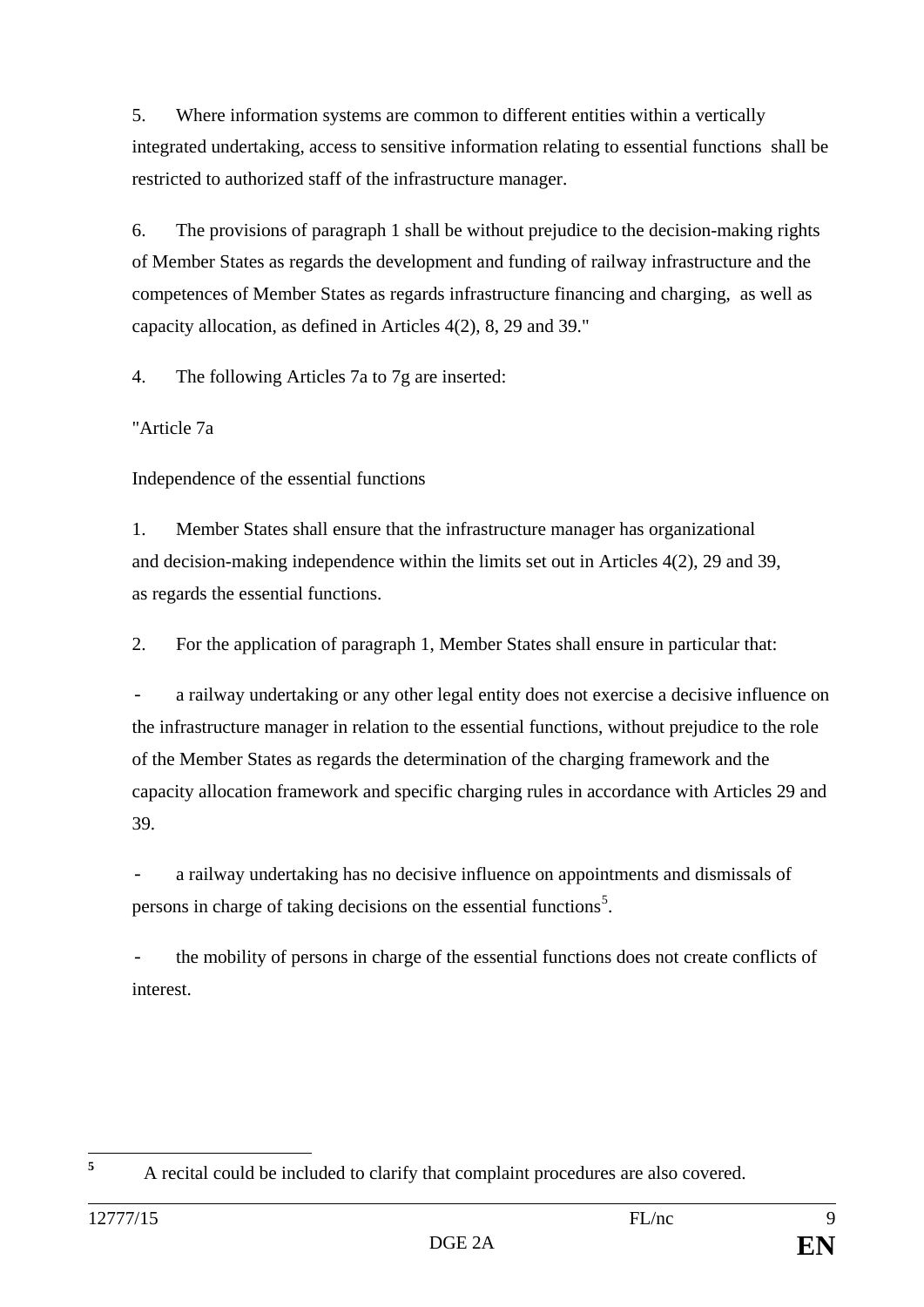3. Member States may decide that infrastructure charging and path allocation shall be performed by a charging body and by an allocation body that are independent in their legal form, organisation and decision-making from any railway undertaking. In such a case, Member States may decide not to apply the provisions of Article 7(2) and the third indent of Article 7(3). <sup>[6](#page-9-0)</sup> Article 7(3), first indent and Article 7(4) shall apply mutatis mutandis to the heads of divisions in charge of management of the infrastructure and provision of railway services.

4. The provisions of this Directive referring to the essential functions of an infrastructure manager shall apply to the independent charging body and/or allocation body.

Article 7b

Impartiality of the infrastructure manager in respect of traffic management and maintenance planning

1. The functions of traffic management and maintenance planning shall be exercised in a transparent and non-discriminatory manner.

2. As regards traffic management, Member States shall ensure that railway undertakings have full and timely access to relevant information in cases of disruption concerning them. Where the infrastructure manager grants further access to the traffic management process, it shall do so for the railway undertakings concerned in a transparent and non-discriminatory way.

3. As regards the long-term planning of major maintenance and/or renewal of the railway infrastructure, the infrastructure manager shall consult applicants and shall take into account to the best possible extent the concerns expressed.

<span id="page-9-0"></span> $\epsilon$ **<sup>6</sup>** A recital could be included to explain how the relevant provisions of this Directive are applied mutatis mutandis to vertically integrated undertakings where the infrastructure manager and railway undertaking have no distinct legal personality but are organised in distinct divisions within a single undertaking.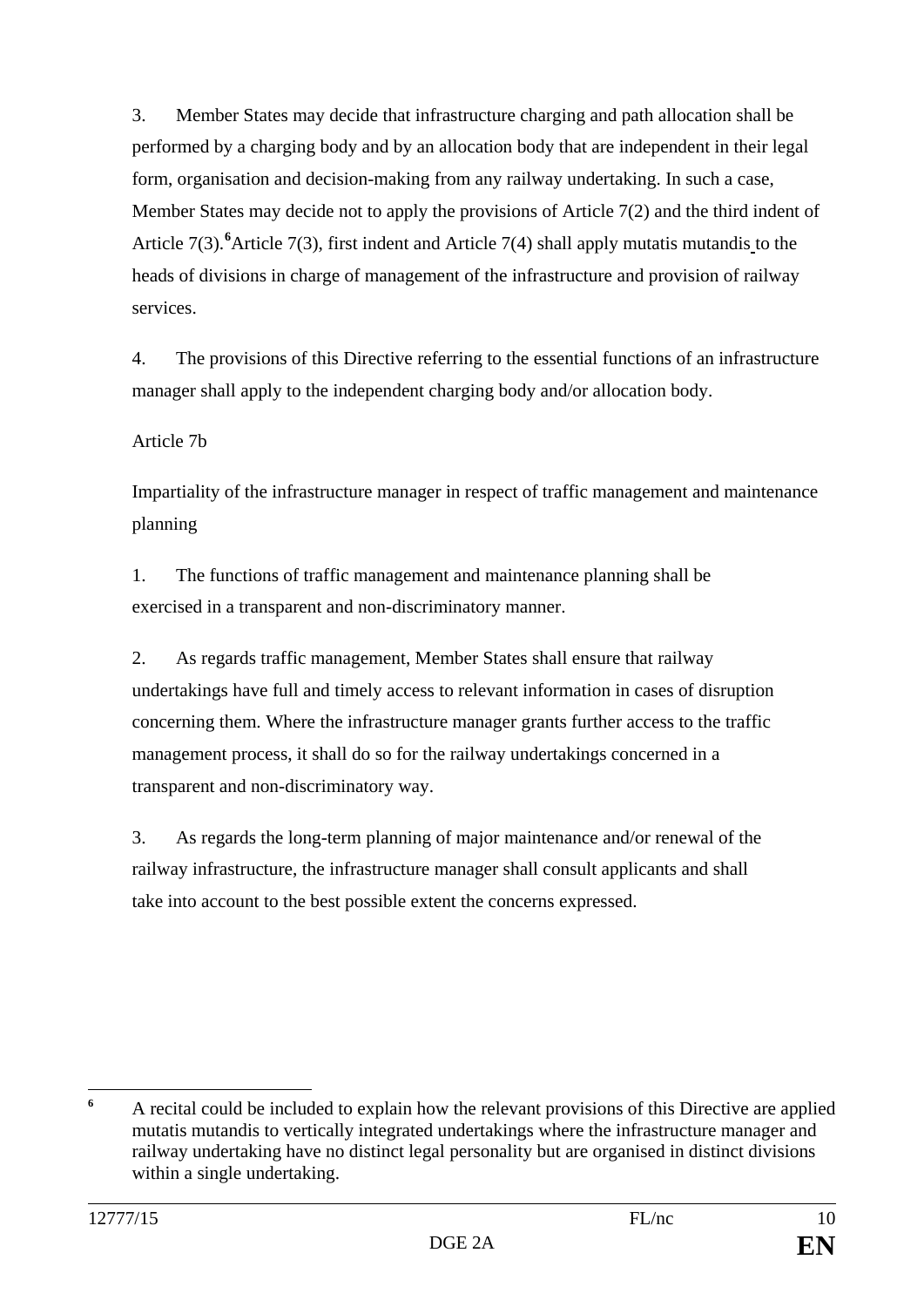#### Article 7c

Outsourcing and sharing the infrastructure manager's functions**[7](#page-10-0)**

1. Provided that no conflicts of interest arise and the confidentiality of commercially sensitive information is guaranteed, the infrastructure manager may:

- (a) outsource functions to a different entity, provided the latter is neither a railway undertaking, nor controls a railway undertaking, nor is controlled by a railway undertaking;
- (b) outsource the execution of works and related tasks on to development, maintenance and renewal of the railway infrastructure to railway undertakings or companies which control the railway undertaking, or are controlled by the railway undertaking.

The infrastructure manager shall keep the supervisory power over and carry ultimate responsibility for the exercise of the functions described in Article 3(2). Any entity carrying out essential functions shall comply with Articles 7, 7a, 7b and 7d.

2. By derogation from Article 7(1), infrastructure management functions may be performed by different infrastructure managers, including parties to public-private partnership arrangements provided that they all fulfil the requirements of Articles 7(2) to (6), 7a, 7b and 7d and assume full responsibility for the exercise of the functions concerned.

2a. When essential functions are not assigned to a power supply operator, it shall be exempted from the rules applicable to infrastructure managers, provided that compliance with the relevant provisions concerning development of the network, in particular Article 8, is ensured.

<span id="page-10-0"></span><sup>&</sup>lt;sup>7</sup> A recital could be included to clarify that under national law, it may be a legislative act allowing for the outsourcing of the infrastructure manager's functions.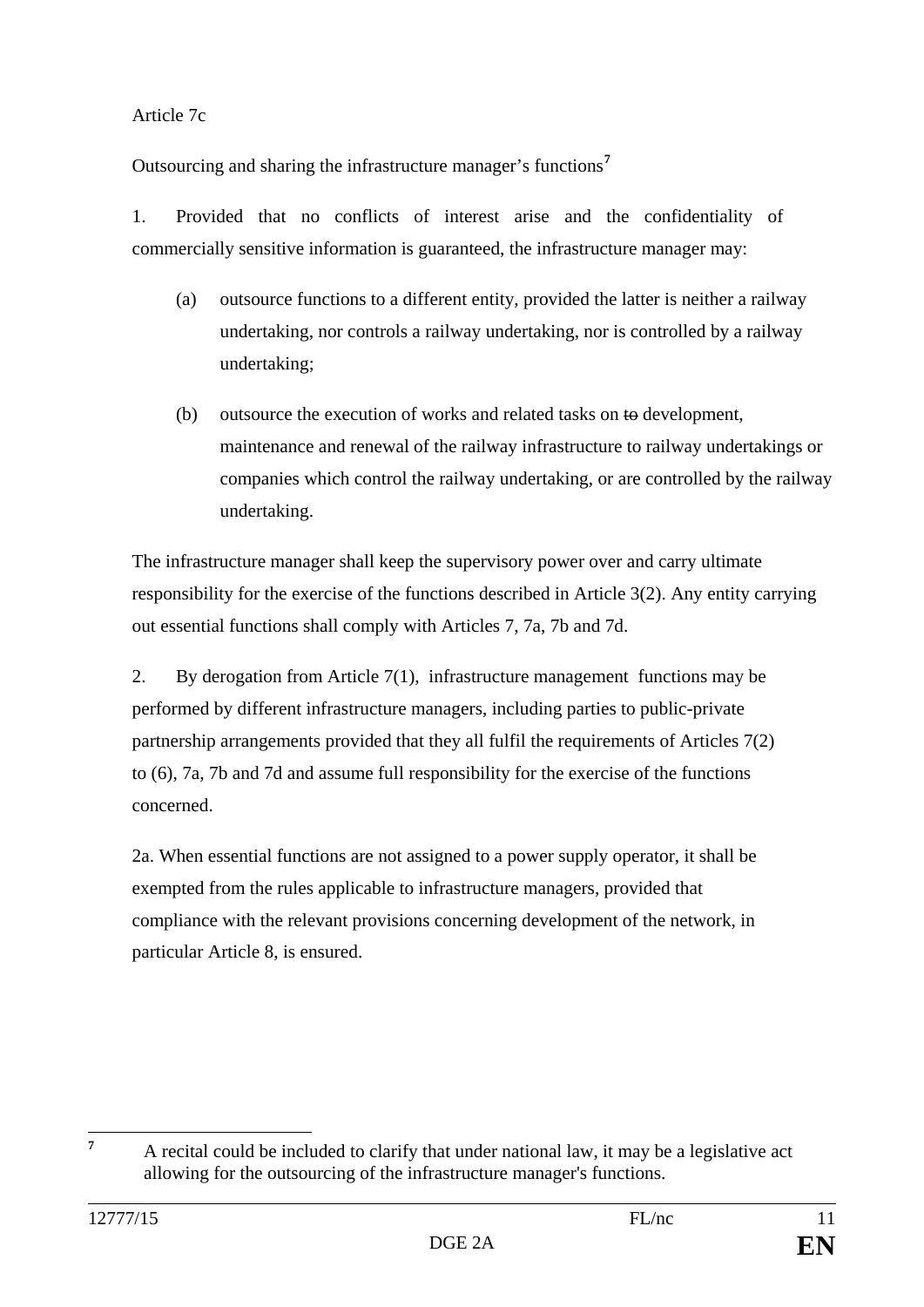3. Subject to supervision by the independent competent body determined by the Member States, an infrastructure manager may conclude cooperation agreements with one or more railway undertakings in a non-discriminatory way and with a view to delivering benefits to customers such as reduced costs or improved performance on the part of the network covered by the agreement.

That body shall monitor the execution of such agreements and may, in justified cases, advise that they should be terminated.

### Article 7d [8](#page-11-0)

Financial transparency

In addition to Article 6, the following provisions shall apply:

- (a) While respecting national procedures applicable in each Member State, income from infrastructure management activities, including public funds, may be used by the infrastructure manager only to finance its own business, including the servicing of its loans, and to pay dividends to the owners**[9](#page-11-1)** of the company, which may include any private shareholders**[10](#page-11-2)**.
- (b) Infrastructure managers shall not grant loans to railway undertakings, either directly or indirectly.
- (bb) Railway undertakings shall not grant loans to infrastructure managers, either directly or indirectly.
- (c) Loans between legal entities of a vertically integrated undertaking, shall only be granted, disbursed and serviced at market rates and conditions which reflect the individual risk profile of the entity concerned.

<span id="page-11-0"></span>**<sup>8</sup>** A recital could be included to specify that the provision of Article 31 does not preclude a Member State from foreseeing that the infrastructure manager revenue from infrastructure charges transits through the State accounts.

<span id="page-11-1"></span><sup>&</sup>lt;sup>9</sup> A recital could be included to clarify that the owners of the company include the State and any private shareholders to the exclusion of the holding.

<span id="page-11-2"></span><sup>&</sup>lt;sup>10</sup> A recital could be included to clarify that it should be possible for the infrastructure manager to pay this revenue and dividends directly or via another entity within the undertaking.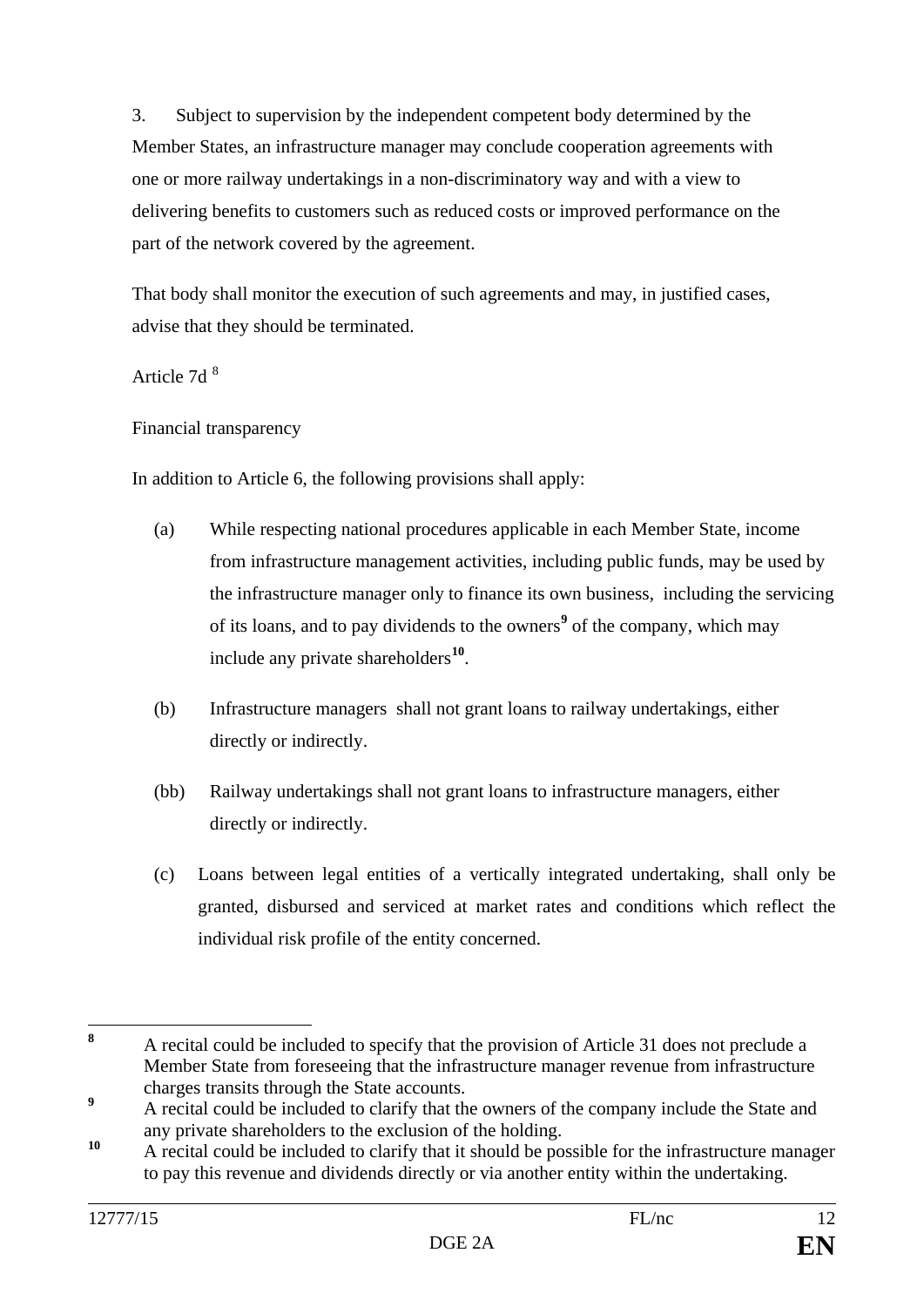- (cc) Loans between legal entities of a vertically integrated undertaking granted before [date of entry into force of this Directive] shall continue until their maturity, provided that they were contracted at market rates and that they are actually disbursed and serviced.
- (d) Any services offered by other legal entities of a vertically integrated undertaking to the infrastructure manager shall be based on contracts and be paid either at market prices or at prices which reflect the cost of production, plus a reasonable margin of profit.
- (dd) Debts attributed to the infrastructure manager shall be clearly separated from debts attributed to other legal entities within vertically integrated undertakings. These debts shall be serviced separately. This does not prevent that the final payment of debts is made via the undertaking mentioned in Article 3 point 31, first indent, or via an another entity within the undertaking.
- (de) The accounts of the infrastructure manager and of the other legal entities within a vertically integrated undertaking shall be kept in a way that ensures the fulfilment of these provisions and allows for separate accounting and transparent financial circuits within the undertaking.
- (f) Within vertically integrated undertakings, the infrastructure manager shall keep detailed records of any commercial and financial relations with the other legal entities within that undertaking.

Where essential functions are performed by an independent charging and capacity allocation body in accordance with Article 7a(3) and Member States are not applying Article 7(2), the provisions of this Article shall apply mutatis mutandis. References to infrastructure manager, railway undertaking and other legal entities of a vertically integrated undertaking in Article 7d shall be understood as referring to the respective divisions of the undertaking. Compliance with the requirements set out in Article 7d shall be demonstrated in the separate accounts of the respective divisions of the undertaking.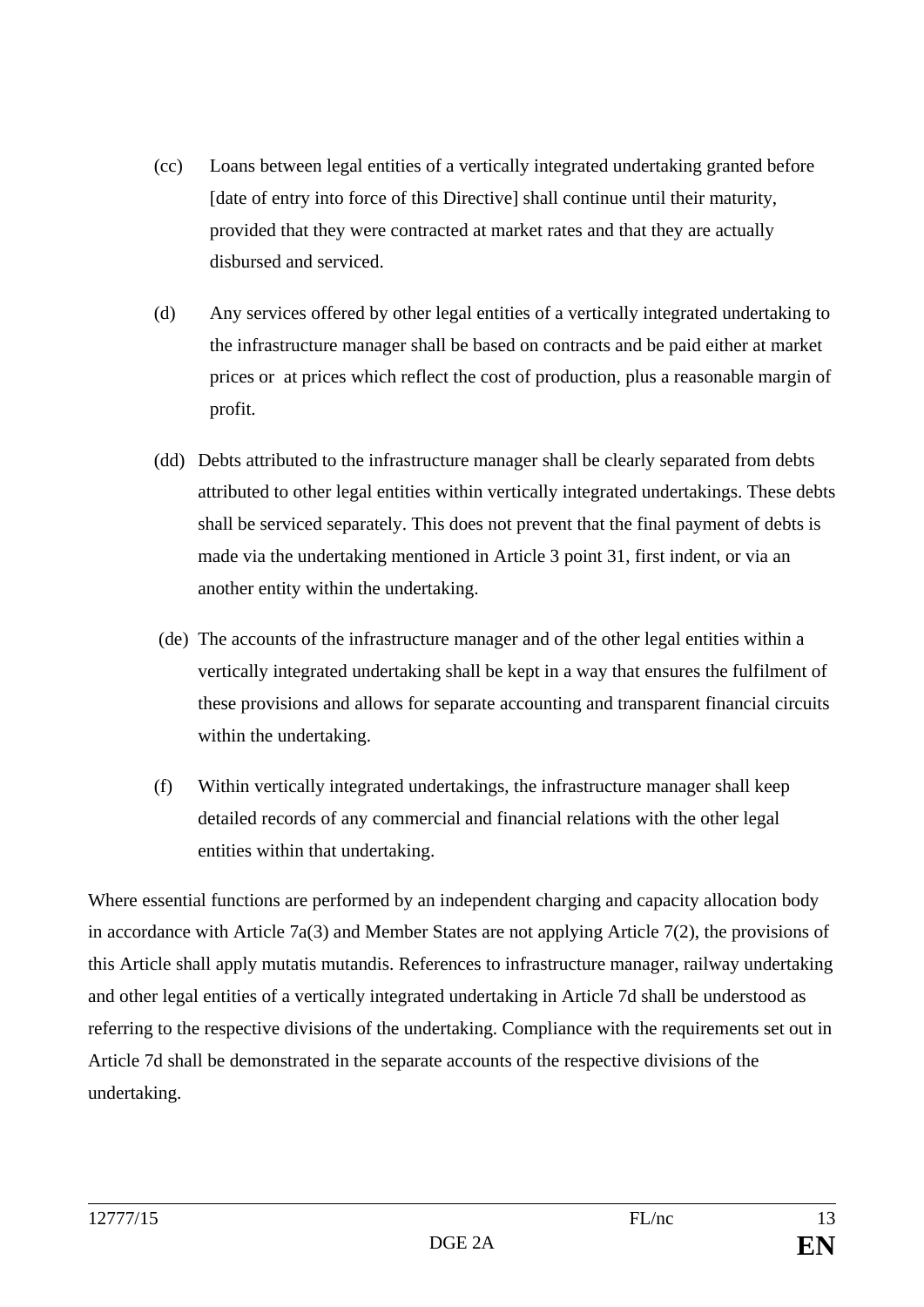#### Article 7e

#### Coordination mechanisms

Where appropriate, Member States shall ensure that appropriate coordination mechanisms are put into place between their main infrastructure managers and all interested railway undertakings and applicants, as referred to in Article 8(3). Representative of users and local/regional authorities may be invited to participate. The coordination shall concern inter alia:

- (a) the needs of applicants related to the maintenance and development of the infrastructure capacity;
- (b) the content of the user-oriented performance targets contained in the contractual agreements referred to in Article 30 and of the incentives referred to in Article 30(1) and their implementation;
- (c) the content and implementation of the network statement referred to in Article 27;
- (d) issues of intermodality and interoperability;
- (e) any other issue related to the conditions for access and use of the infrastructure and the quality of the services of the infrastructure manager.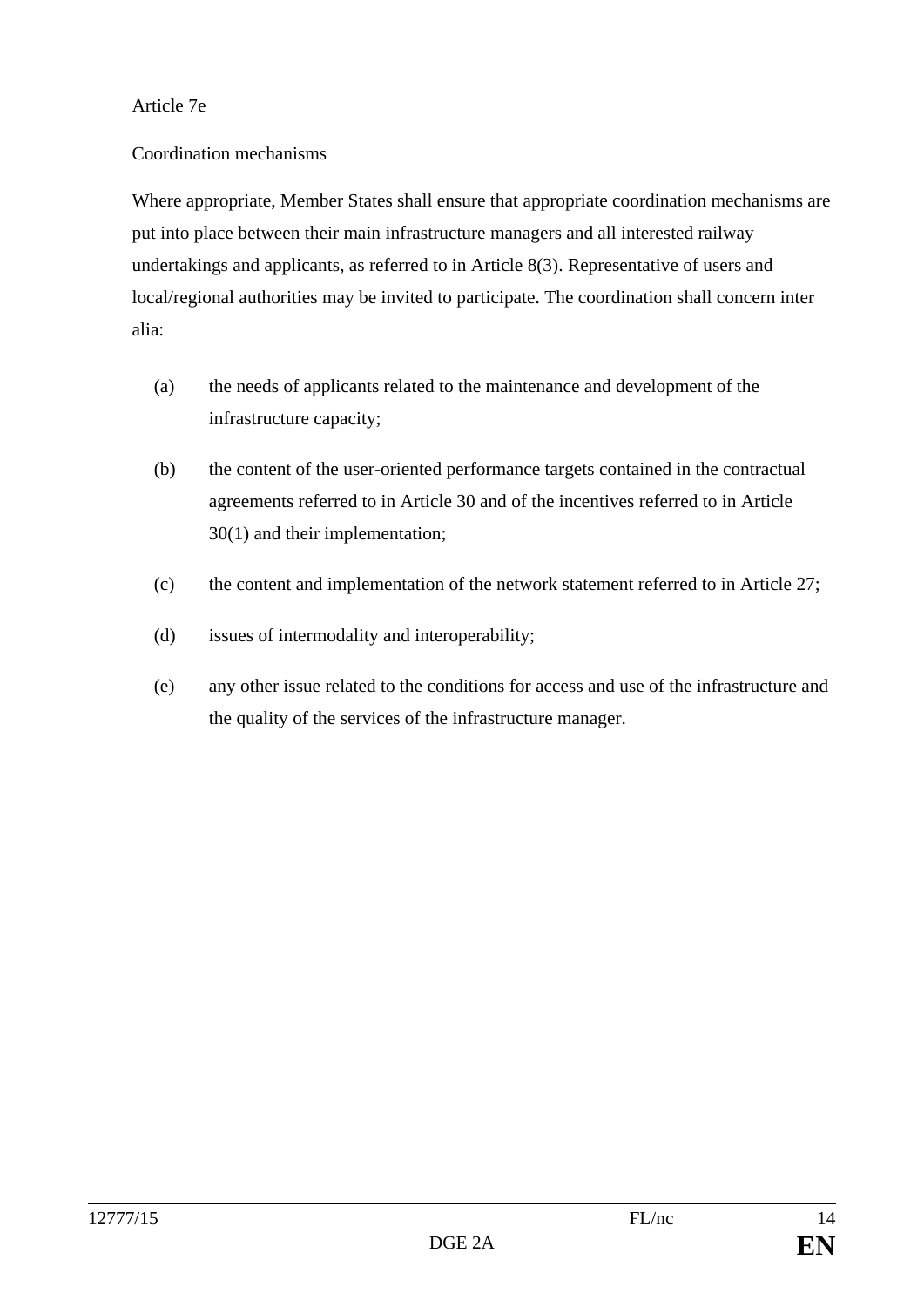# Article 7f

European Network of Infrastructure Managers<sup>[11](#page-14-0)</sup>

1. Member States shall ensure that their main infrastructure managers participate and cooperate in a network that convenes at regular intervals to:

(a) develop the Union rail infrastructure,

(b) support a timely and efficient implementation of the Single European Railway Area,

- (c) exchange best practices,
- (d) monitor performance, and
- (e) contribute to the market monitoring activities referred to in Article 15.
- 2. The Commission shall be a member of the network, and shall support its work."

<span id="page-14-0"></span>**<sup>11</sup>** A recital could be included to clarify that the existing structures will be given a legal basis.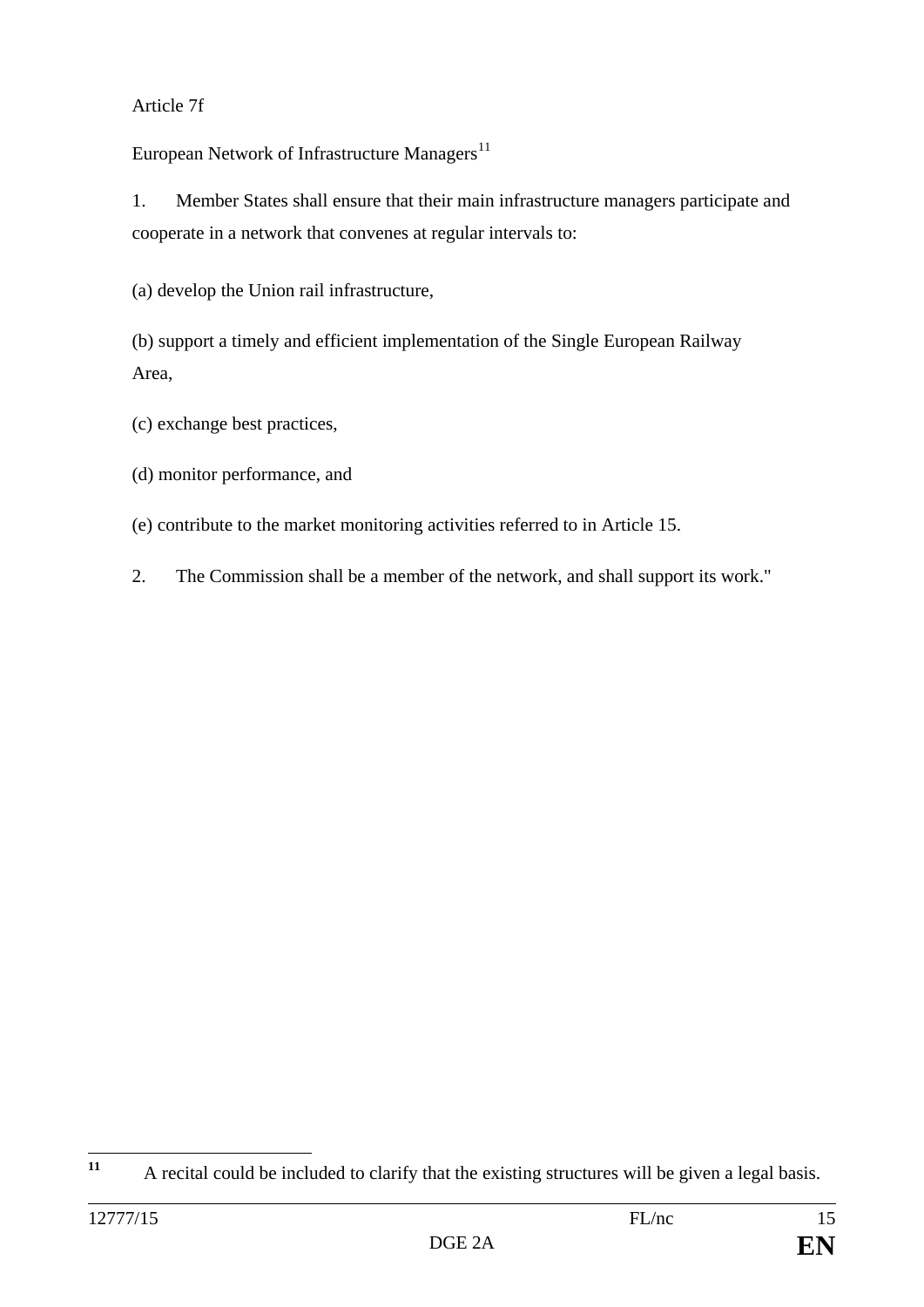- 5. Article 10 is amended as follows:
- (a) paragraph 2 is replaced by the following:

"2. Without prejudice to Regulation (EC)  $N^{\circ}$ 1370/2007, railway undertakings shall be granted, under equitable, non-discriminatory and transparent conditions, the right of access to railway infrastructure in all Member States for the purpose of operating rail passenger services. Railway undertakings shall have the right to pick up passengers at any station and set them down at another. That right shall include access to infrastructure connecting service facilities referred to in point 2 of Annex II.";**[12](#page-15-0)**

(b) a new paragraph 1(a) is added:

"1(a).Without prejudice to the international obligations of the Union and the Member States, Member States having a border to a third country may limit the right of access provided for in Article 10 for services operated from/to that third country running on a network whose track gauge is different from the main railway network within the EU if distortions of competition arise in cross-border railway transport between Member States and that third country. Such distortions may result, inter alia, from lack of nondiscriminatory access to rail infrastructure and related services in the third country concerned.

<span id="page-15-0"></span><sup>&</sup>lt;sup>12</sup> A recital could be included to clarify that this provision ensuring free access to railway infrastructure for the provision of domestic passenger services is without prejudice to the prerogative of competent authorities when deciding which undertaking to consider for the direct award of PSO contracts: "The right of railway undertakings to be granted access to the infrastructure does not affect the possibility for a competent authority to grant exclusive rights in accordance with Article 3 of Regulation (EC) N° 1370/2007 or to award a public service contract directly under the conditions established in Article 5 of the same Regulation. The existence of such a public service contract should not entitle a Member State to prohibit other railway undertakings from accessing the railway infrastructure concerned for the provision of rail passenger services, unless such services would endanger the economic equilibrium of the PSO contract."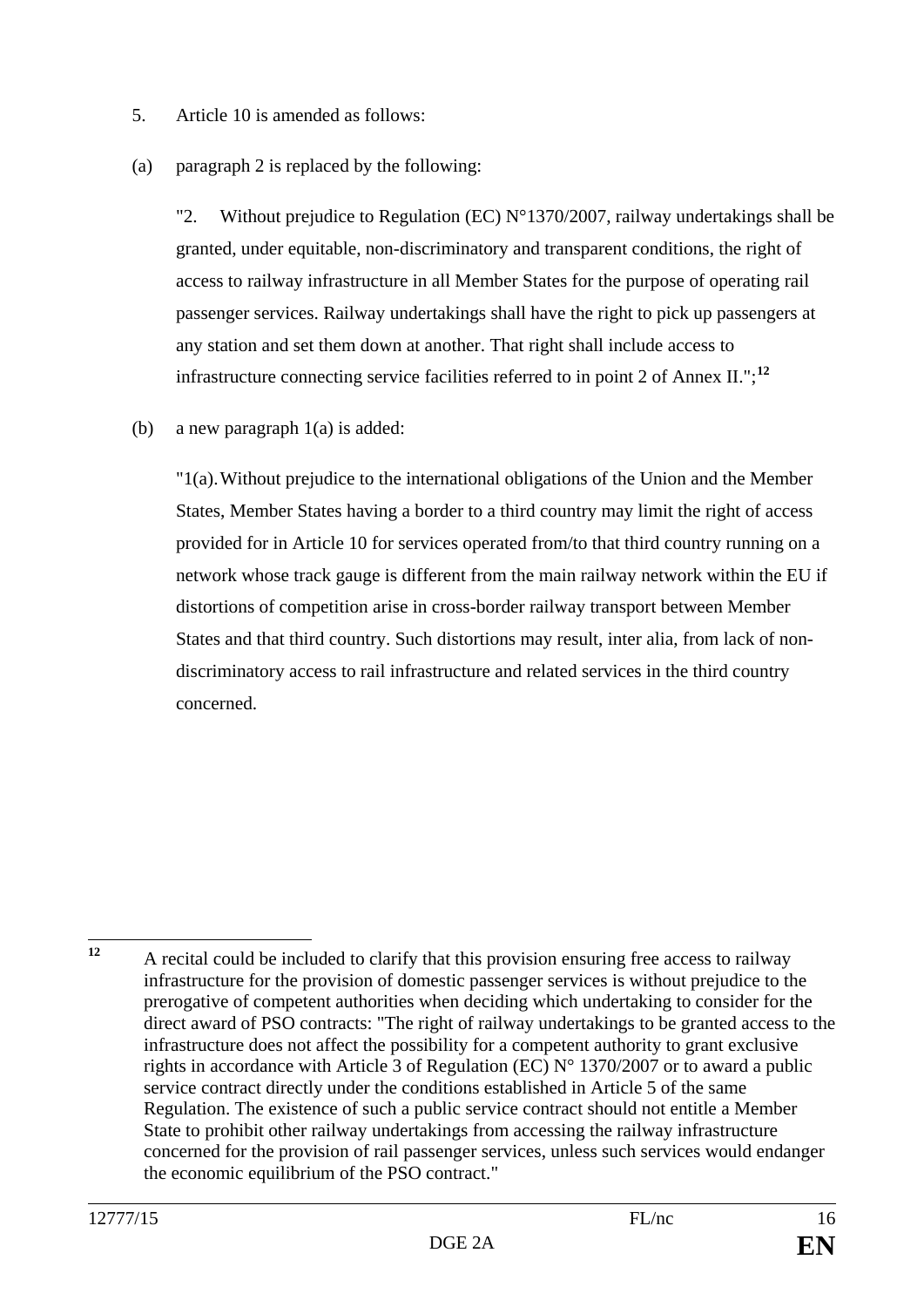If a Member State, in accordance with this paragraph, intends to adopt a decision to limit right of access, it shall submit the draft decision to the European Commission and consult the other Member States accordingly.

If, within a period of three months, neither the Commission nor a Member State formulates objections, the Member State may adopt the decision.

The Commission may adopt measures setting out the details of the procedure and criteria to be followed for the application of this paragraph. Those implementing acts shall be adopted in accordance with the examination procedure referred to in Article 62(3)."

**[13](#page-16-0)**

- (c) paragraphs 3 and 4 are deleted.
- 6. Article 11 is amended as follows:
- (a) paragraph 1 is replaced by the following:

"1. Member States may limit the right of access provided for in Article 10(2) to passenger services between a given place of departure and a given destination when one or more public service contracts cover the same route or an alternative route if the exercise of this right would compromise the economic equilibrium of the public service contract or contracts in question.";

<span id="page-16-0"></span>**<sup>13</sup>** A recital could be included to clarify that Member States may decide that the conditions for granting the right of access to the railway infrastructure for the purpose of operating rail passenger services comprise conditions in order to enable a system of rail passenger services within an integrated timetable scheme.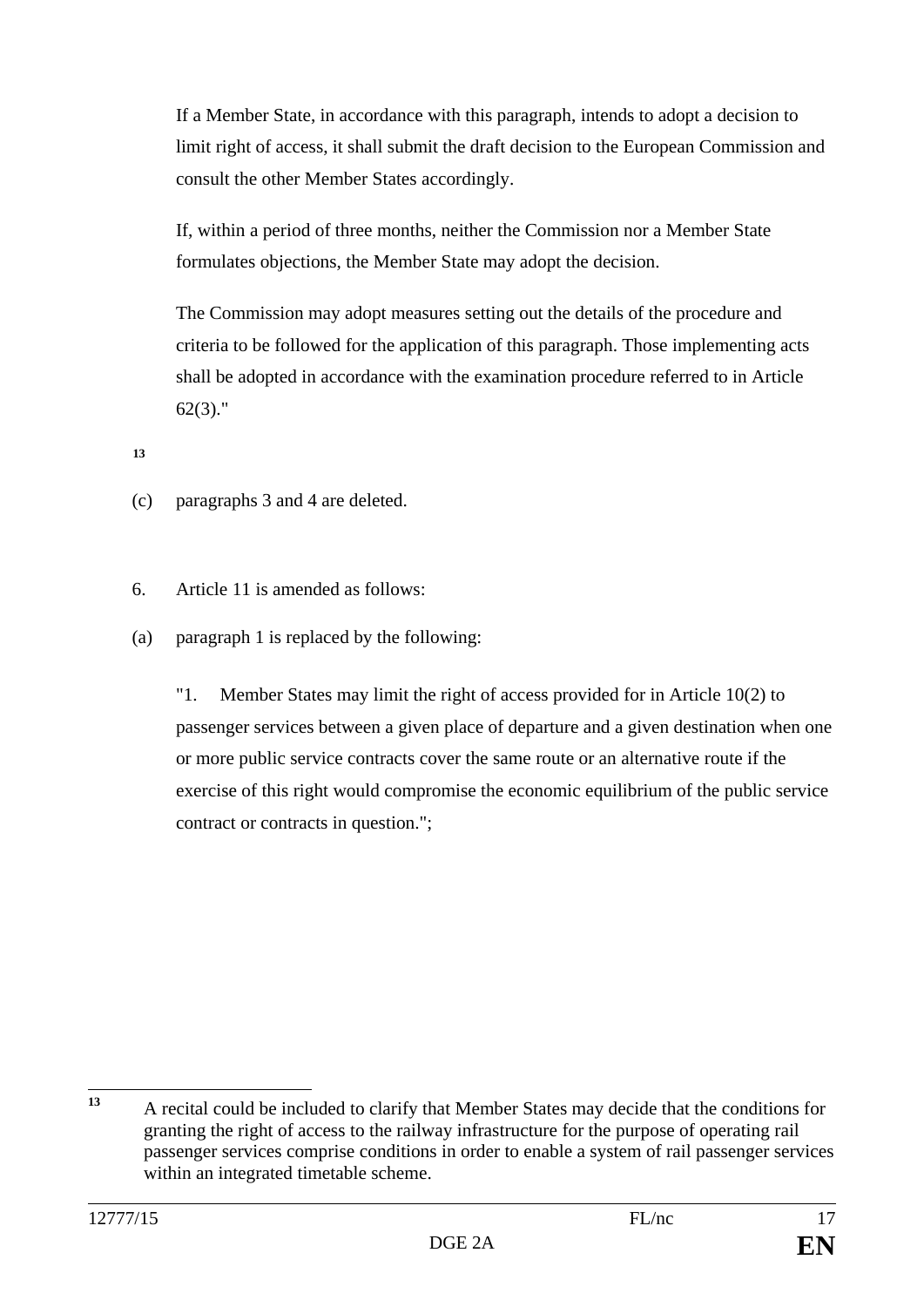(b) the first subparagraph of paragraph 2 is replaced by the following:

"In order to determine whether the economic equilibrium of a public service contract would be compromised, the relevant regulatory body or bodies referred to in Article 55 shall make an objective economic analysis and base its decision on pre-determined criteria. They shall determine this after a request from any of the following, submitted within one month from the information on the intended passenger service referred to in Article 38(4):

- (a) the competent authority or competent authorities that awarded the public service contract;
- (b) any other interested competent authority with the right to limit access under this Article;
- (c) the infrastructure manager;
- (d) the railway undertaking performing the public service contract."
- (c) paragraph 3 is replaced by the following:

"3. The regulatory body shall give the grounds for its decision and the conditions under which a reconsideration of the decision within one month of its notification may be requested by one of the following:

- (a) the relevant competent authority or competent authorities;
- (b) the infrastructure manager;
- (c) the railway undertaking performing the public service contract;
- (d) the railway undertaking seeking access.

In case the regulatory body decides that the economic equilibrium of a public contract would be compromised by the intended passenger service referred to in Article 38(4), it shall indicate possible changes to such service which would ensure that the conditions to grant the right of access provided for in Article 10(2) are met.";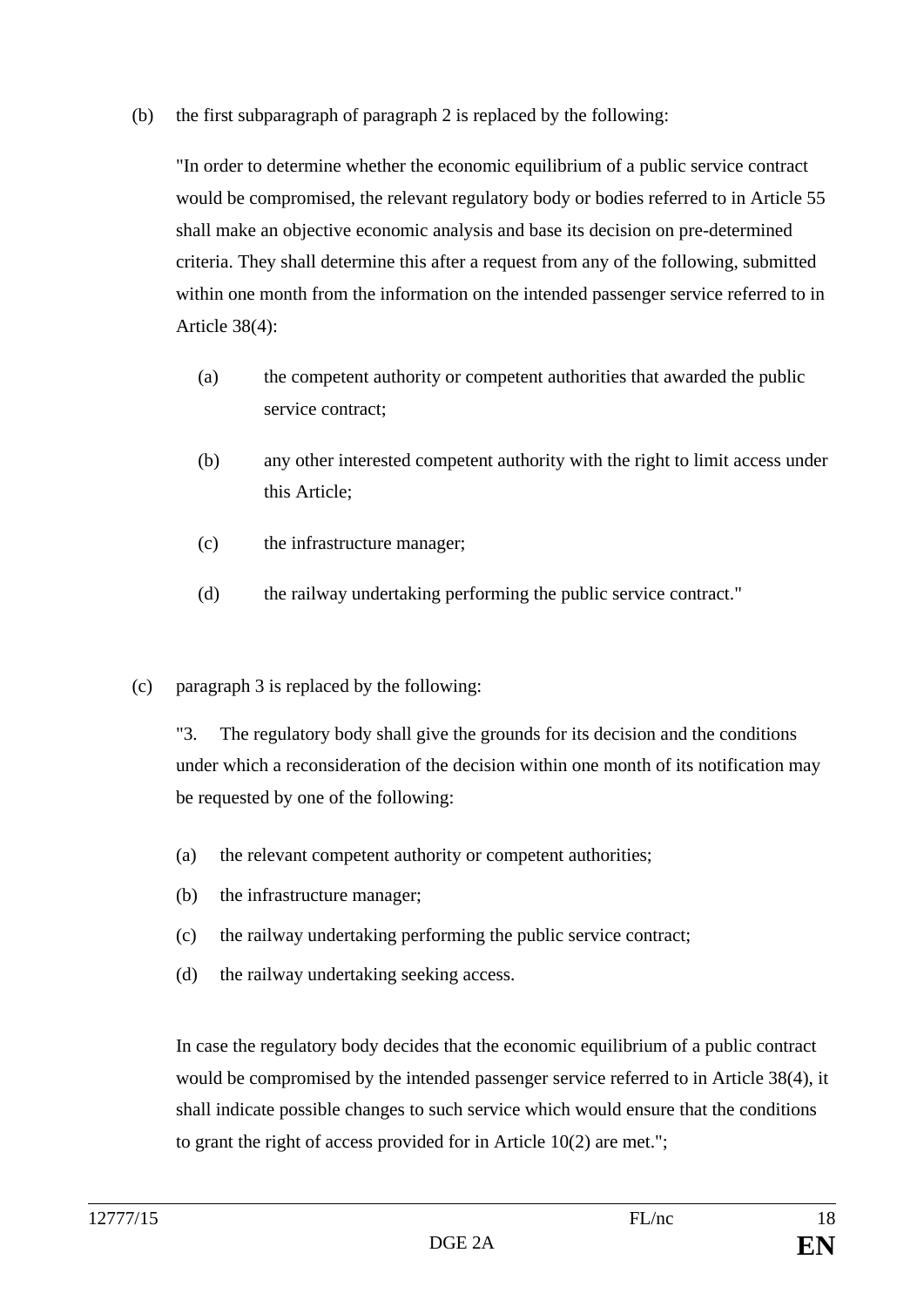(d) in paragraph 4, a second sentence is added as follows:

"The Commission shall adopt comparable measures by [36 months from the entry into force of this Directive] in relation to domestic passenger services."

(e) paragraph 5 is replaced by the following:

"5. Member States may also limit the right of access to railway infrastructure for the purpose of operating domestic passenger services between a given place of departure and a given destination within the same Member State when:

**-** an exclusive right**s** to convey passengers between these stations ha**ves** been granted under a public service contract awarded before 16 June 2015 **or** and

# **- an additional right / license to operate commercial passenger services in competition with another operator between these stations has been awarded before the end of the transposition period of this Directive on the basis of a fair competitive tendering procedure**

**and** where the**se** public service operator**s** receives no compensation to operate these services. Such a limitation may continue for the original duration of the contract **or license**, or 10 years from the date of entry into force of this Directive, whichever is shorter."**[14](#page-18-0)**

<span id="page-18-0"></span>**<sup>14</sup>** This issue should also be adequately reflected in the PSO text, inter alia to ensure some coherence between the time periods included in the PSO and Governance texts.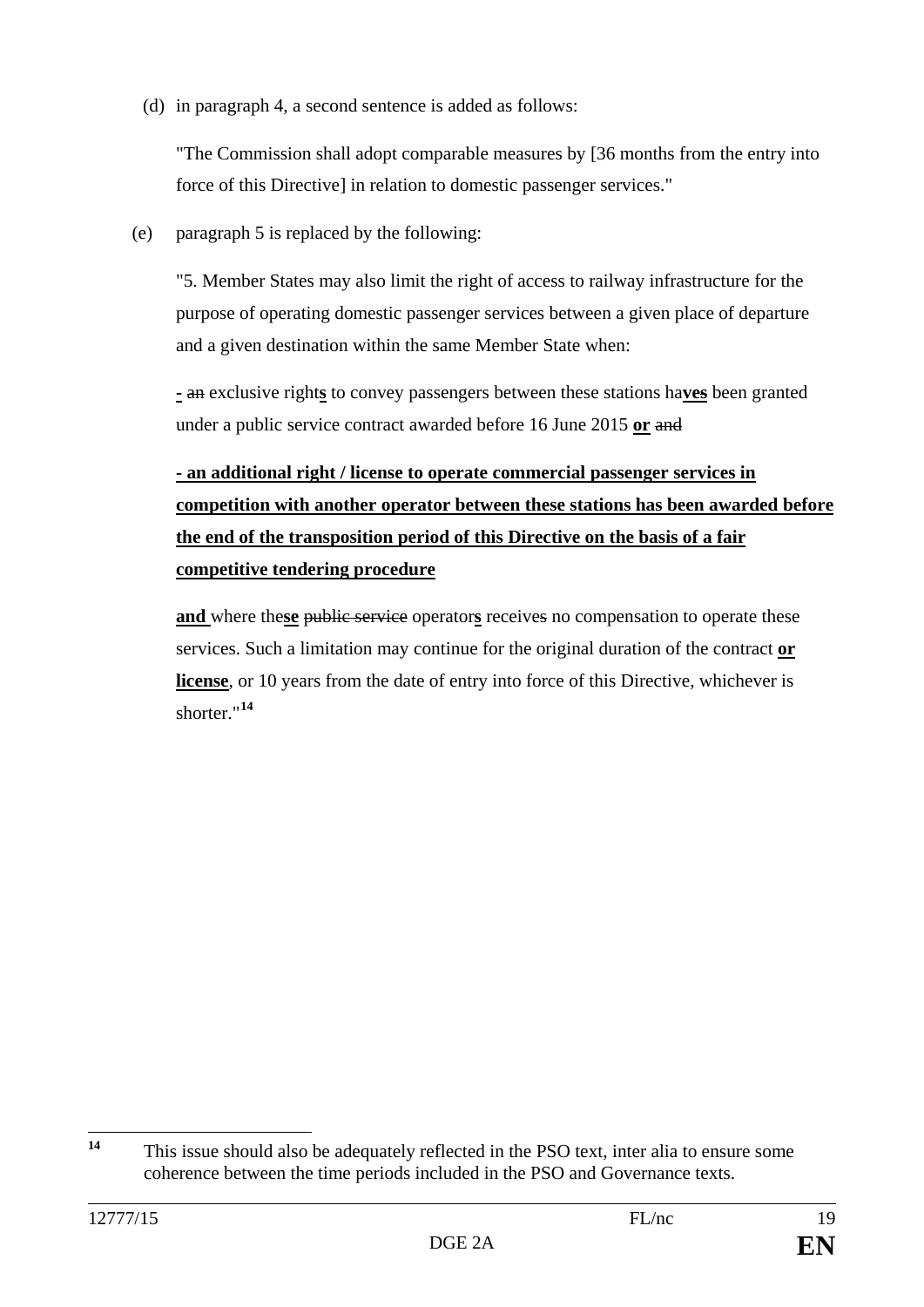7. The following Article 13a is inserted:

#### "Article 13a

Common information and integrated ticketing schemes

1. Without prejudice to Regulation (EC) No  $1371/2007^{15}$  $1371/2007^{15}$  $1371/2007^{15}$  and Directive 2010/40/EU<sup>[16](#page-19-1)</sup>. Member States may require railway undertakings operating domestic passenger services to participate in a common information and integrated ticketing scheme for the supply of tickets, through-tickets and reservations or decide to give the power to competent authorities to establish such a scheme. If such a scheme is established, Member States shall ensure that it does not create market distortion or discriminate between railway undertakings and that it is managed by a public or private legal entity or an association of all railway undertakings operating passenger services.

2. Member States shall require railway undertakings operating passenger services to put in place contingency plans and shall ensure that these contingency plans are properly coordinated to provide assistance to passengers, in the sense of Article 18 of Regulation (EC) No 1371/2007, in the event of a major disruption to services."

8. In Article 38, paragraph 4 is replaced by the following:

"4. Where an applicant intends to request infrastructure capacity with a view to operating a passenger service, in a Member State where the right of access to railway infrastructure is limited in accordance with Article 11, it shall inform the infrastructure managers and the regulatory bodies concerned no less than 18 months before the entry into force of the working timetable to which the request for capacity relates. In order to enable regulatory bodies concerned to assess the potential economic impact on existing public service contracts, regulatory bodies shall ensure that any competent authority that has awarded a rail passenger service on that route defined in a public service contract, any other interested competent authority with the right to limit access under Article 11 and any railway undertaking performing the public service contract on the route of that passenger service is informed without undue delay and at the latest within 10 days."

<span id="page-19-1"></span><span id="page-19-0"></span>**<sup>15</sup>** OJ L315, 3.12.2007, p. 14.

**<sup>16</sup>** OJ L207, 6.8.2010, p. 1.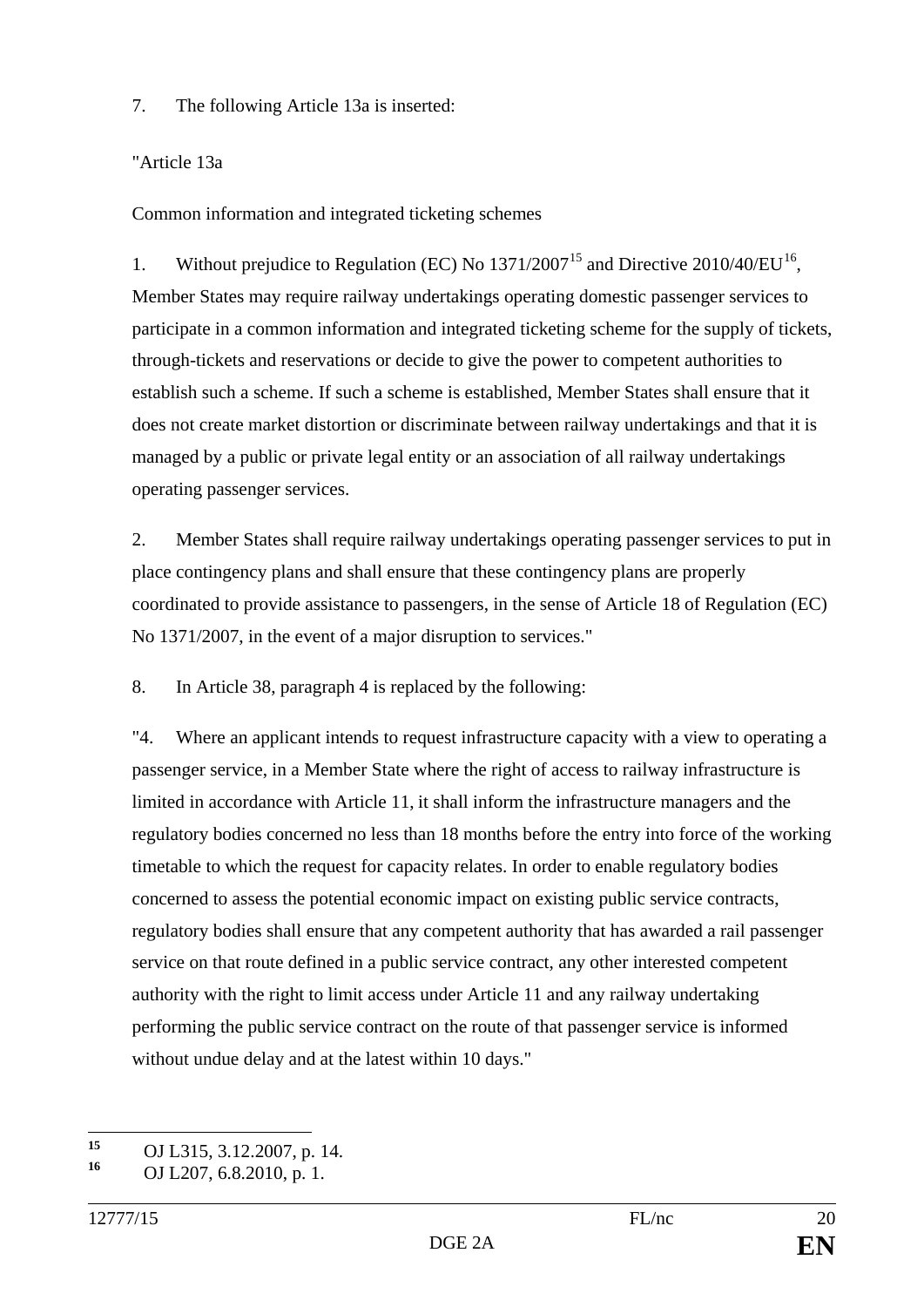9. In Article 63, paragraph 1 is replaced by the following:

"1. By 31 December 2024, the Commission shall evaluate the impact of this Directive on the rail sector and shall submit to the European Parliament, the Council, the European Economic and Social Committee and the Committee of the Regions a report on its implementation.

By the same date, the Commission shall assess whether discriminatory practices or other types of distortion of competition persist in relation to infrastructure managers which are part of a vertically integrated undertaking. The Commission shall, if appropriate, propose new legislative measuress."

10. In Article 56(1), the following letters (h), (i) and (j) are inserted:

"(h) traffic management;

(i) maintenance and renewal planning.

(j) compliance with the requirements set out in Articles 2(13), 7, 7a, 7b, 7c and 7d."

11. Reference to "(g)" in paragraphs (2) and (9) of Article 56 is replaced by a reference to " $(i)$ ".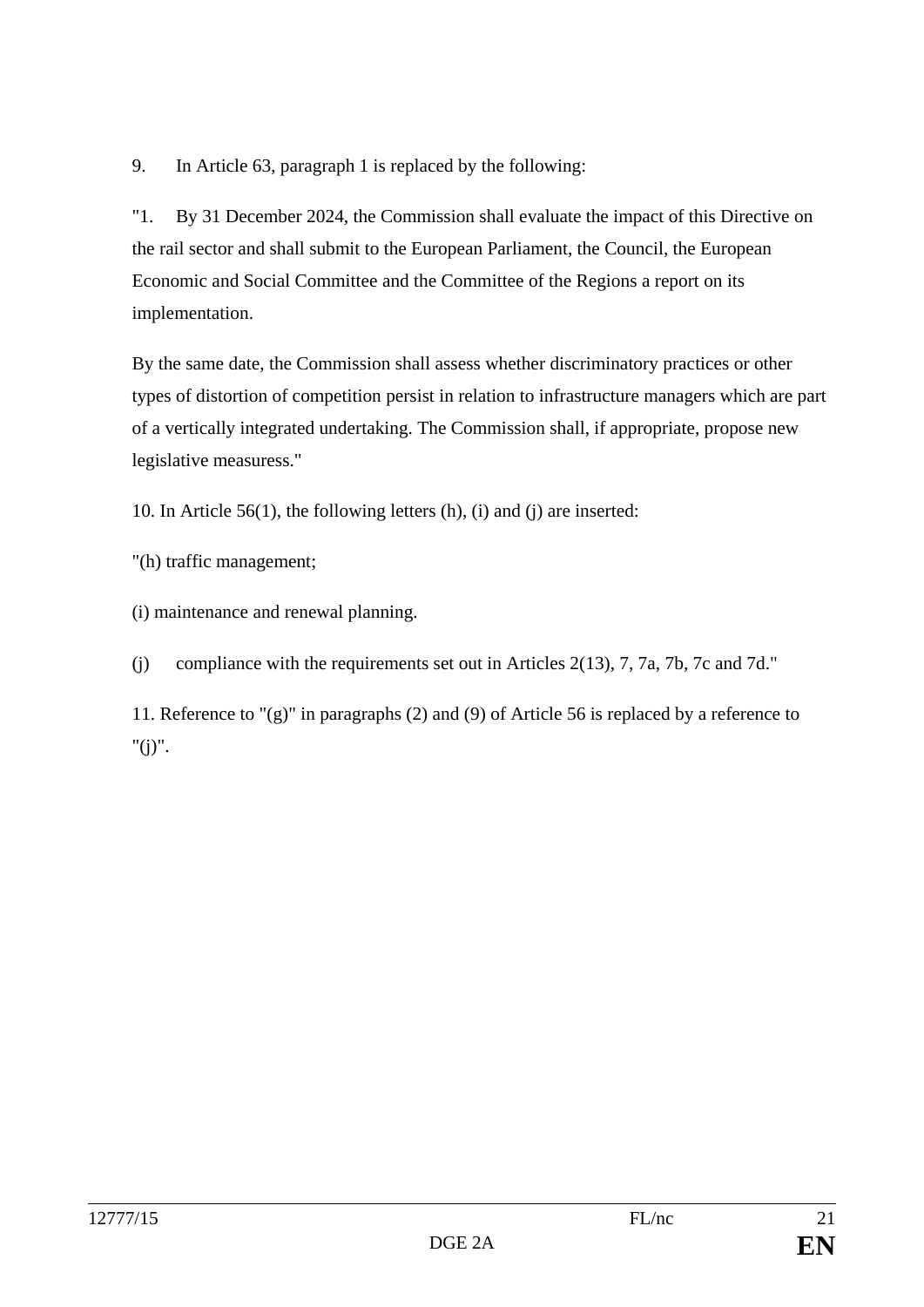#### 12. Article 56(12) is amended as follows:

"In order to verify compliance with accounting separation provisions laid down in Article 6 and provisions on financial transparency laid down in Article 7d, the regulatory body shall have the power to carry out audits or initiate external audits with infrastructure managers, operators of service facilities and, where relevant, railway undertakings. In the case of vertically integrated undertakings, these powers shall extend to all legal entities. The regulatory body shall be entitled to request any relevant information. In particular the regulatory body shall have the power to request infrastructure manager, operators of service facilities and all undertakings or other entities performing or integrating different types of rail transport or infrastructure management as referred to in Article 6(1) and (2) and Article 13 to provide all or part of the accounting information listed in Annex VIII with a sufficient level of detail as deemed necessary and proportionate.

Without prejudice to the powers of the national authorities responsible for State aid issues, the regulatory body may also draw conclusions from the accounts concerning State aid issues which it shall report to those authorities.

Financial flows referred to in Article 7d(a), loans referred to in Article 7d(c) and (cc), and debts referred to in Article 7d(dd) shall be subject to monitoring by the regulatory body.

Where a Member State has designated the regulatory body as the independent competent body referred to in Article 7c(3), the regulatory body shall assess the cooperation agreements referred to in that Article."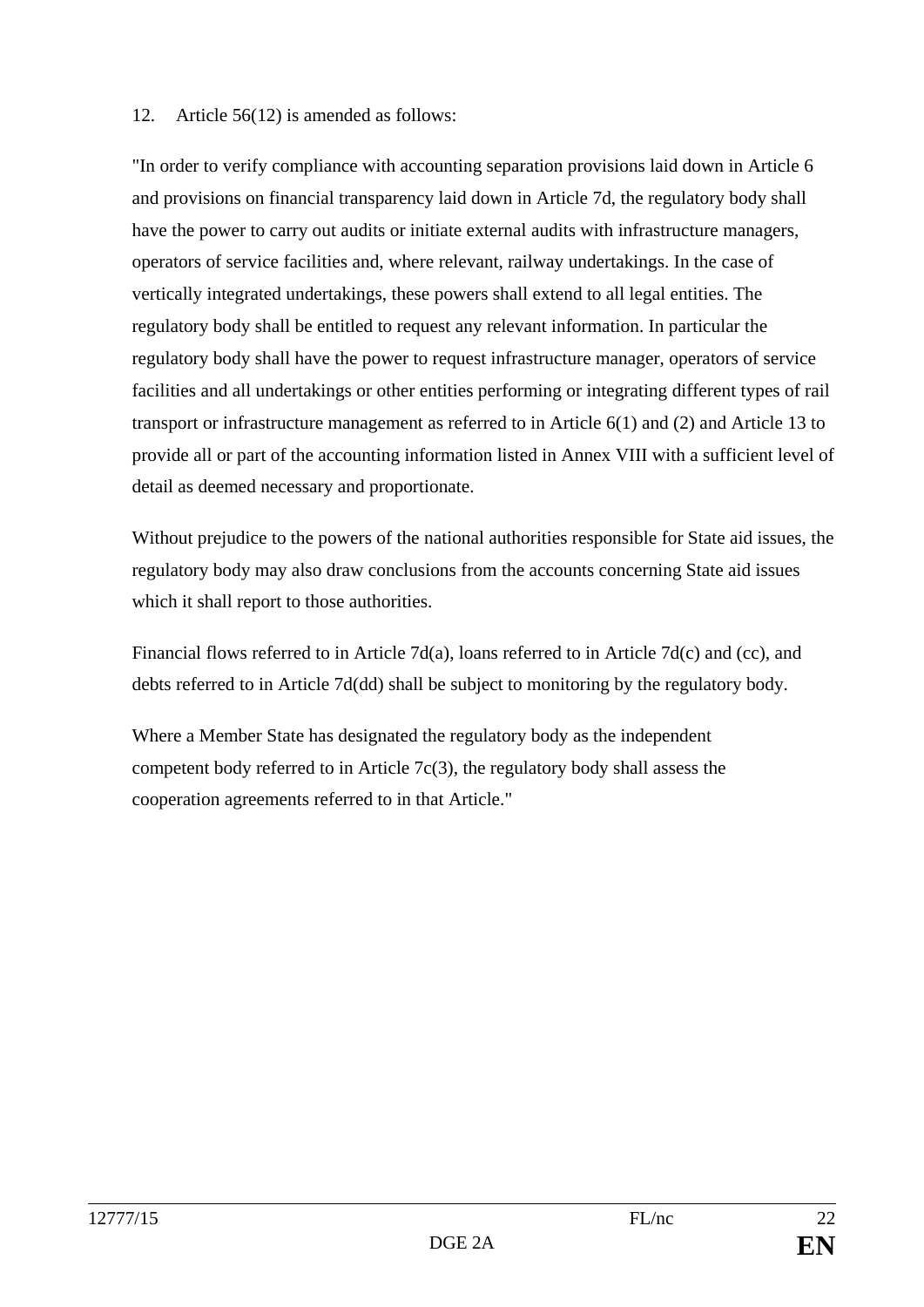#### 13. Article 32(4) is amended as follows:

"The infrastructure charges for the use of railway corridors which are specified in Commission Decision 2009/561/EC may be differentiated to give incentives to equip trains with the ETCS compliant with the version adopted by the Commission Decision 2008/386/EC and successive versions. Such differentiation shall not result in any overall increase in revenue for the infrastructure manager.

Member States may decide that this differentiation of infrastructure charges does not apply to railway lines specified in Decision 2009/561/EC on which only ETCS equipped trains may run.

Member States may decide to extend this differentiation to railway lines not specified in Decision 2009/561/EC."

14. A paragraph 10 is added to Article 57:

"10. For decisions concerning a bi-national infrastructure, **both** Member States **concerned**  may **at any time after the entry into force of this Directive agree to** require coordination between the regulatory bodies concerned **in order** to ensure an alignment of the impact of the**ir** decisions."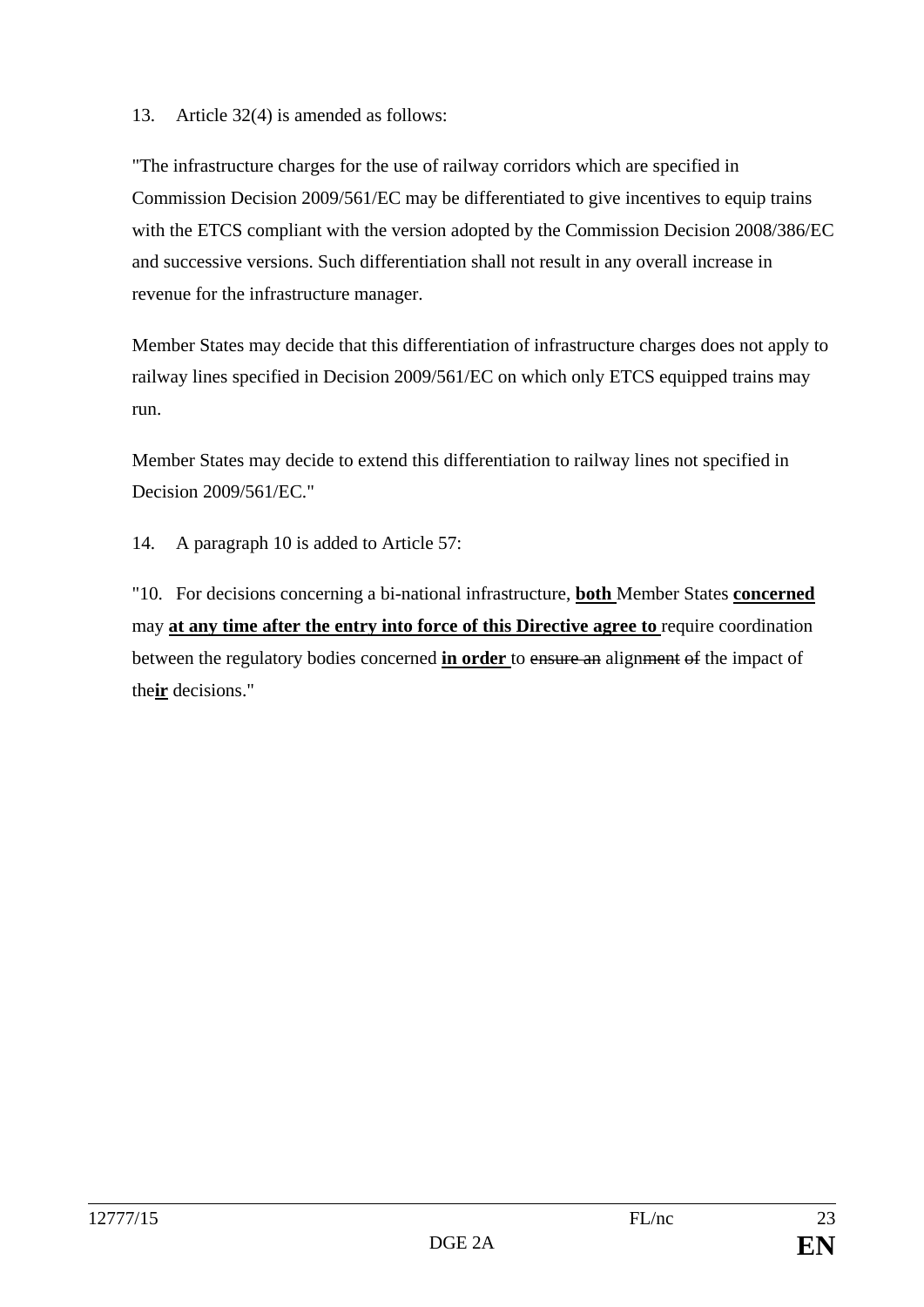# *Article 2[17](#page-23-0)*

1. Notwithstanding Article 3(2), Member States shall adopt and publish, by 36 months after entry into force at the latest, the laws, regulations and administrative provisions necessary to comply with this Directive. They shall communicate to the Commission the text of those provisions immediately.

When Member States adopt those provisions, they shall contain a reference to this Directive or be accompanied by such a reference on the occasion of their official publication. Member States shall determine how such reference is to be made.

2. Member States shall communicate to the Commission the text of the main provisions of national law which they adopt in the field covered by this Directive.

### *Article 3*

- 1. This Directive shall enter into force on the day following that of its publication in the Official Journal of the European Union.
- 2. Points 5 to 12 of Article 1 shall apply from 1 January 2020 in time for the working timetable starting on 14 December 2020.

 $\overline{a}$ 

<span id="page-23-0"></span><sup>&</sup>lt;sup>17</sup> The following recital could be included to clarify that Member States may maintain existing internal rules on market access under national law during the transitional period: "In the process of opening of national rail markets to competition by granting access to the networks to every railway undertaking, Member States should have a sufficiently long transitional period to adapt their national law as well as their national organisation. As a consequence, Member States should be able to maintain their existing national rules on market access until the end of the transitional period."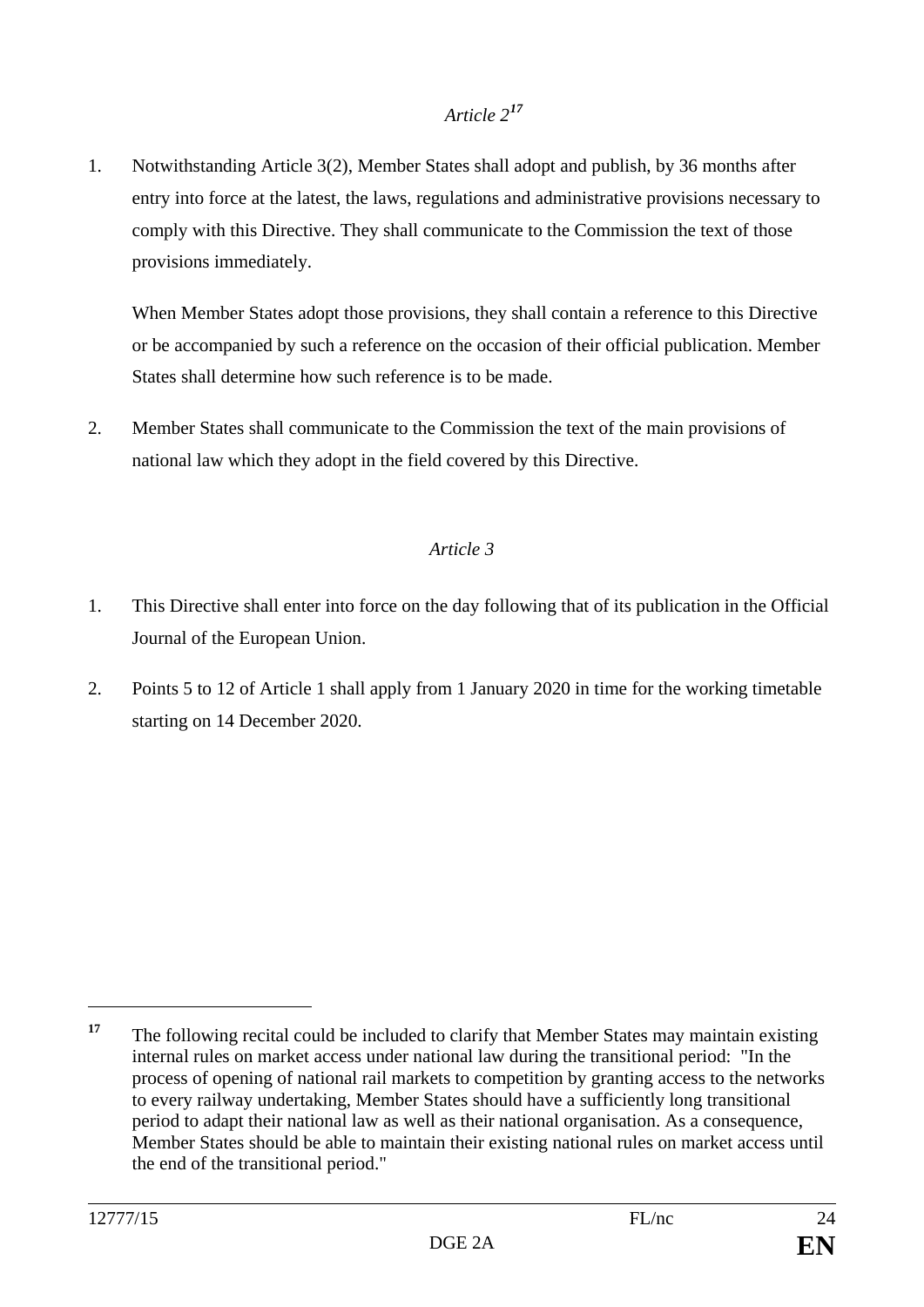#### *Article 4*

This Directive is addressed to the Member States.

Done at Brussels,

*For the European Parliament For the Council The President The President*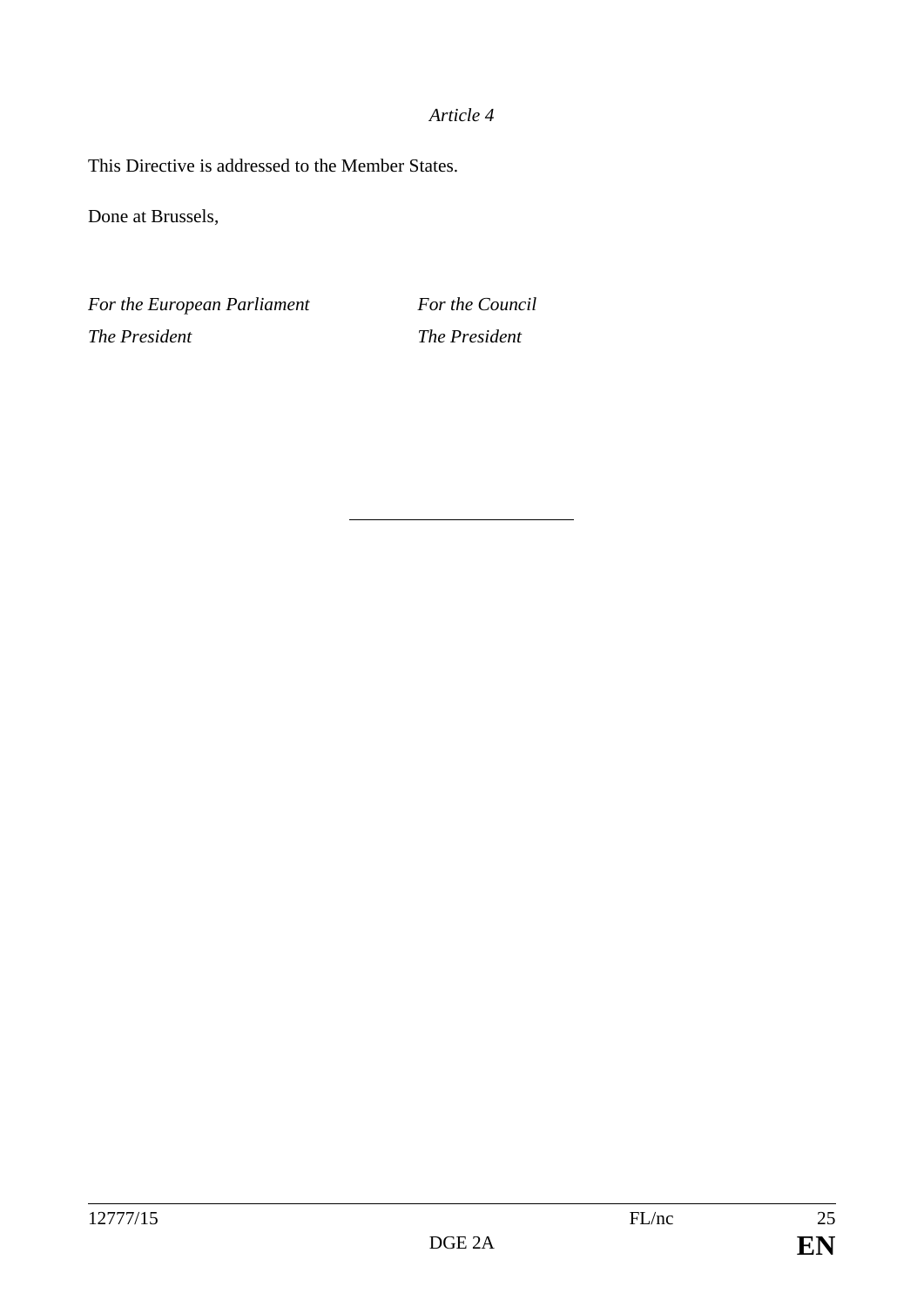# **Proposal for a Regulation of the European Parliament and of the Council amending Regulation (EC) No 1370/2007 concerning the opening of the market for domestic passenger transport services by rail**

#### *Article 1*

Regulation (EC) No 1370/2007 is amended as follows**[18](#page-25-0)**:

1. The following point is inserted after point (a) of Article 2:

"(aa) 'public passenger transport services by rail' means public passenger transport by rail, excluding passenger transport on other track-based modes, such as metros or tramways".

2. The following Article 2a is inserted:

"Article 2a

Specification of public service obligations

1. The competent authority shall define specifications for public service obligations in public passenger transport and the scope of their application in accordance with Article 2(e).

Those specifications shall be consistent with the objectives of public transport policy.

 $\overline{a}$ 

<span id="page-25-0"></span>**<sup>18</sup>** The following recital could be added: 'A specific objective of this Regulation is to enhance the quality, transparency, efficiency and performance of public passenger transport services by rail.'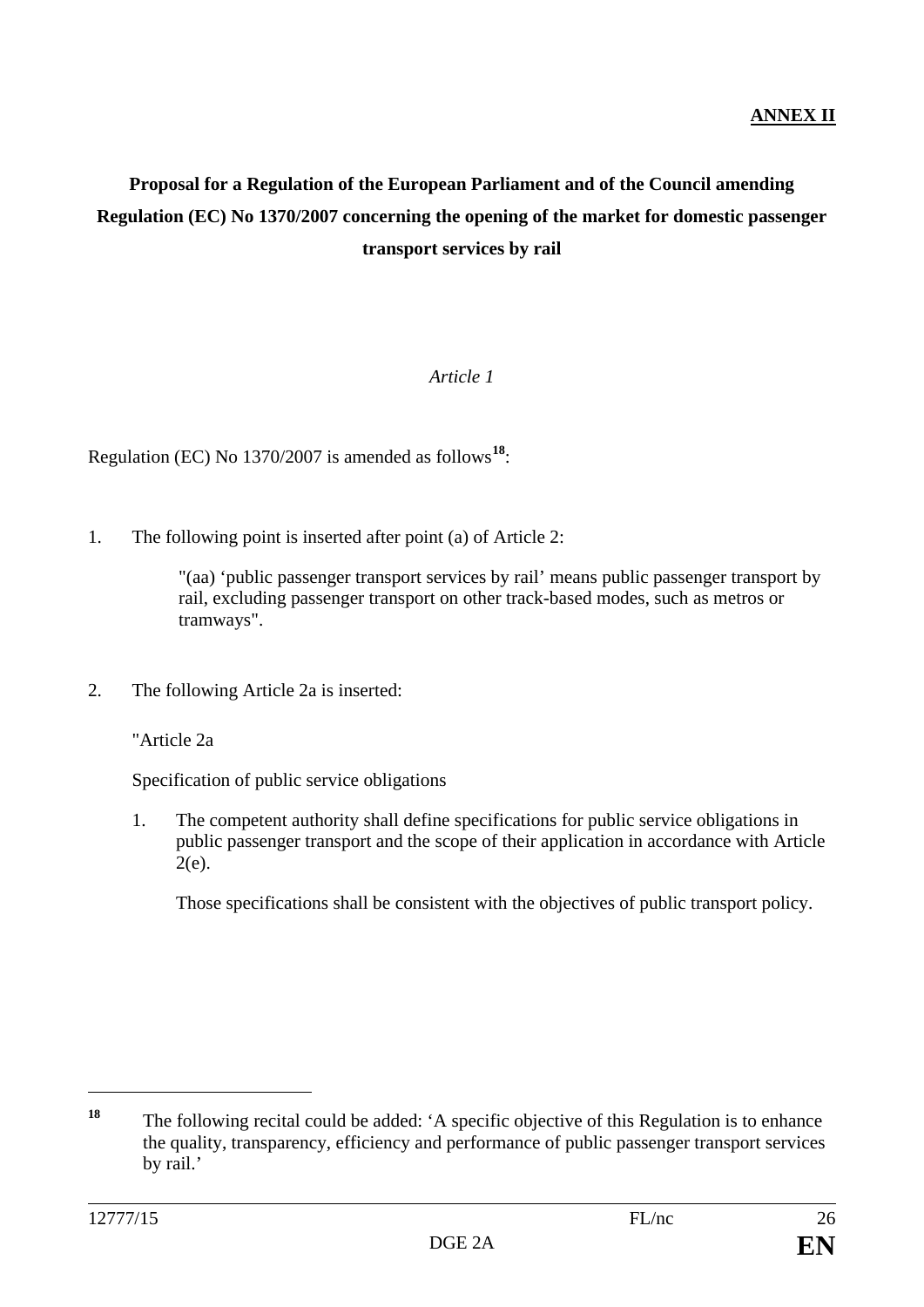- 2. The specifications of public service obligations and the related compensation of the net financial effect of public service obligations shall:
	- (a) achieve the objectives of the public transport policy in a cost-effective manner. This includes the possibility to group cost-covering services with not costcovering services;
	- (b) financially sustain the provision of public passenger transport in accordance to the requirements laid down in the public transport policy in the long term." **[19](#page-26-0) [20](#page-26-1)**
- 3. Article 4 is amended as follows:
	- $(0a)$  In paragraph 1, point (a) is replaced by the following:
	- "(a) clearly define the public service obligations laid down in Article 2(e) and Article 2a with which the public service operator is to comply, and the geographical areas concerned;"
	- (a) The last sentence of paragraph 1, point (b) is replaced by the following:

"In the case of public service contracts not awarded according to Article 5(1) or (3), these parameters shall be determined in such a way that no compensation payment may exceed the amount required to cover the net financial effect on costs incurred and revenues generated in discharging the public service obligations, taking account of revenue relating thereto kept by the public service operator and a reasonable profit;"

- (b) Paragraph 6 is replaced by the following:
- "6. Where competent authorities, in accordance with national law, require public service operators to comply with certain quality and social standards or establish social and qualitative criteria, these standards and criteria shall be included in the tender documents and in the public service contracts."

<span id="page-26-0"></span>**<sup>19</sup>** The following recital could be added: 'Public service obligations should be in line with public transport policy. However, this does not entitle the competent authorities to receive a specific amount of funding.'

<span id="page-26-1"></span><sup>&</sup>lt;sup>20</sup> The following recital could be added: "In order to take into account the diversity of the territorial and political organization of Member States, public service contract may be awarded by a competent authority that is a combination of public authorities. In such circumstances, clear rules should set the respective roles of each of them in the awarding process of public service contract."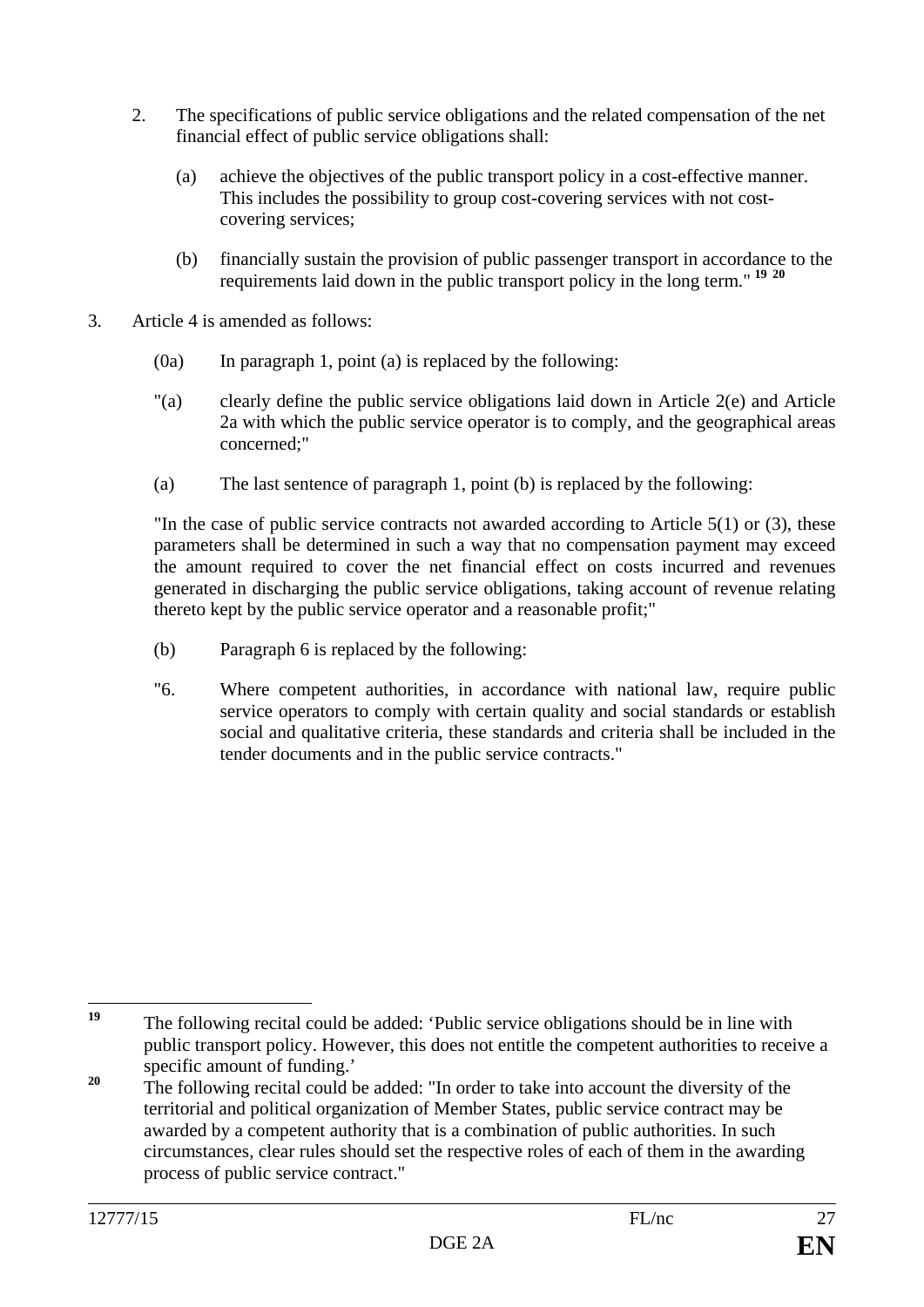- (c) The following paragraph 8 is added:
- "8. Competent authorities shall make available to all interested parties relevant information for the preparation of an offer under a competitive tender procedure while taking into consideration the legitimate protection of confidential business information. This shall include information on passenger demand, fares, costs and revenues related to the public passenger transport covered by the tender and details of the infrastructure specifications relevant for the operation of the required vehicles or rolling stock to enable them to draft well informed business plans. Rail infrastructure managers shall support competent authorities in providing all relevant infrastructure specifications. Non-compliance with the provisions set out above shall be subject to the legal review provided for in Article 5(7)."

#### 4. Article 5 is amended as follows:

(0a) The first sentence of paragraph 2 is replaced by the following:

"Unless prohibited by national law, any competent local authority, whether or not it is an individual authority or a group of authorities providing integrated public passenger transport services may decide to provide public passenger transport services itself or to award public service contracts directly to a legally distinct entity over which the competent local authority, or, in the case of a group of authorities at least one competent local authority, exercises control similar to that exercised over its own departments.

In case of public service in rail transport, the group of authorities referred to in the previous subparagraph may be composed only of local competent authorities whose geographical area of competence is not national. The public passenger transport service or the public service contract referred to in the previous subparagraph may only cover the transport needs of urban agglomerations and/or rural areas."**[21](#page-27-0)**

(0aa) In Article 5(3), the words "specified in paragraphs 4, 5 and 6" are replaced by the words "specified in paragraphs 3a, 4, 4a, 5 and 6".

<span id="page-27-0"></span>**<sup>21</sup>** A recital could be inserted to clarify that it is up to the Member States to define in national law what corresponds to the concepts of urban agglomerations and rural areas: "Considering the diversity of administrative divisions existing in Member States, in case of contracts for the provision of public passenger transport services by rail directly awarded by a group of local competent authorities as referred to in Article 5(2), the determination of which local authorities are competent regarding the concerned "urban agglomerations" and "rural areas" remains at the discretion of Member States."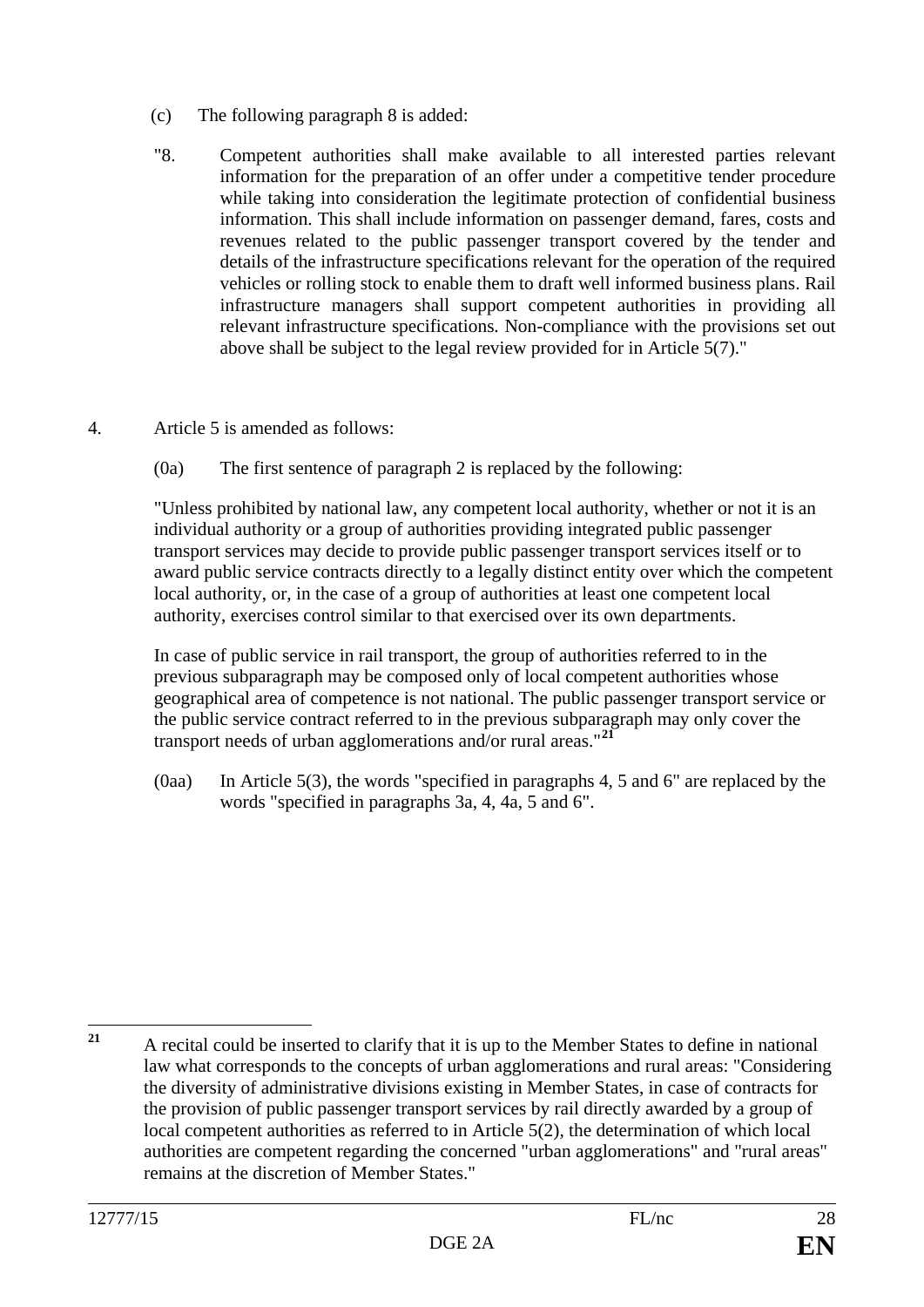(0b) The following paragraph 3a is added:

"3a. **Unless prohibited by national law**, Ffor public service contracts for rail transport awarded on the basis of a competitive tendering procedure, the competent authority may decide to temporarily award new contracts directly where the competent authority considers that the direct award is justified by exceptional circumstances. Such exceptional circumstances shall include situations where:

- the quality and number of bids are deemed to be insufficient to guarantee good value for money, or

- there are a number of competitive tenders already being run by the competent authority and/or other competent authorities which could affect the number and quality of bids likely to be received if the contract is competitively tendered, or

- changes to the scope of one or more public service contracts are required in order to optimise the provision of public services.

The competent authority shall issue a substantiated decision and shall inform the Commission thereof without undue delay.

Contracts awarded pursuant to this paragraph shall not exceed 7 years.

Contracts awarded in accordance with this paragraph shall be published, while taking into consideration the legitimate protection of confidential business information and commercial interests."**[22](#page-28-0)**

 $\overline{a}$ 

<span id="page-28-0"></span>**<sup>22</sup>** A recital could be added to clarify the cases that are covered by this provision.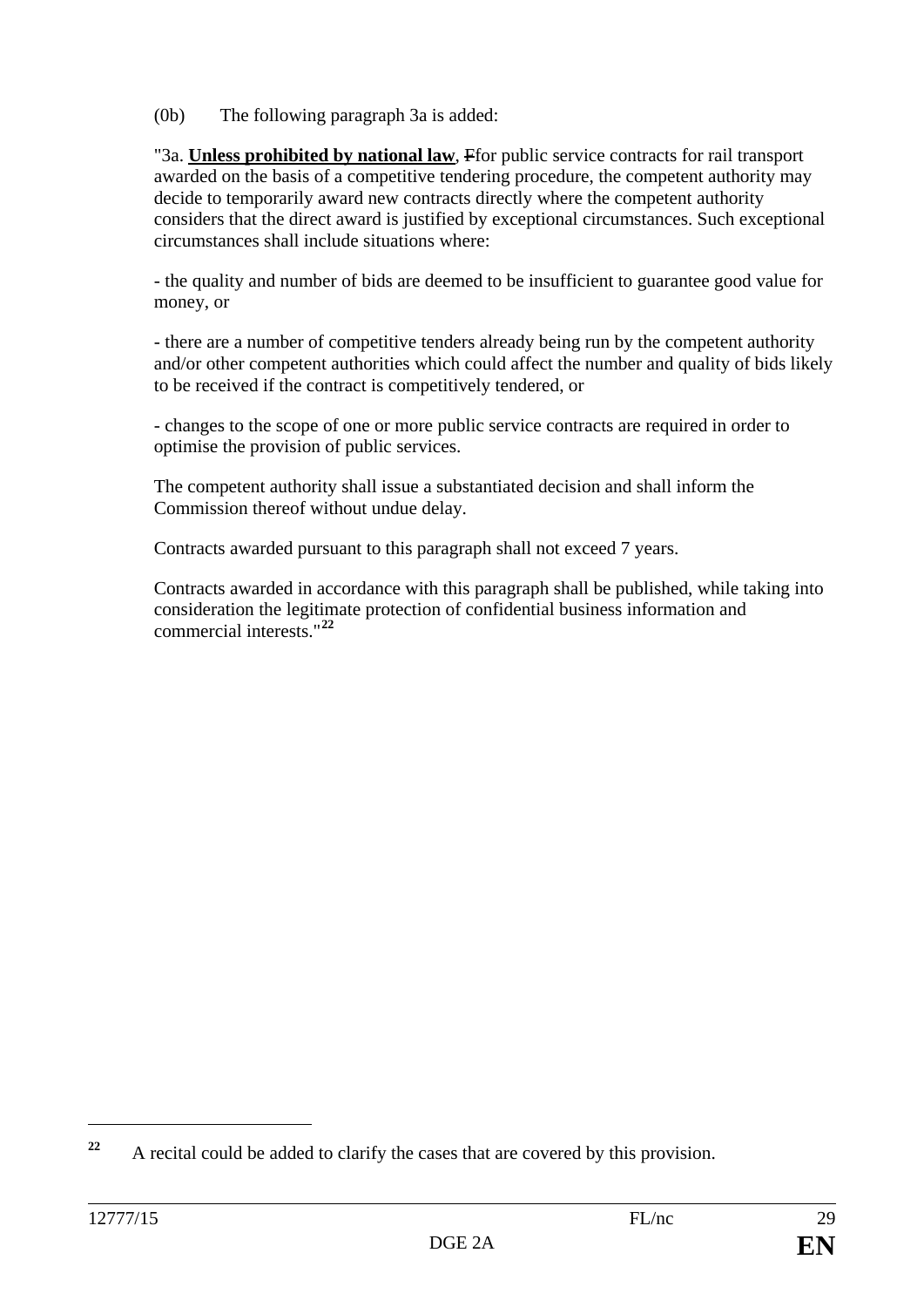- (0c) The following paragraph 3b is added:
- "3b. In application of Article 5(3), competent authorities may decide to apply the following procedure:

Competent authorities may make public their intentions to award a public service contract by rail through the publication of an information notice in the Official Journal of the European Union.

The information notice shall contain a detailed description of the services that will be the subject of the contract to be awarded as well as the type and the duration of the contract.

Operators may express their interest within a period fixed by the competent authority which cannot be less than 60 days following the publication of the information notice.

If after this period:

a) only one operator has expressed its interest to participate in the procedure to award the public service contract and

b) has duly proven that it will effectively be able to provide the transport service complying with the obligations established in the public service contract, and

c) the absence of competition is not the result of an artificial narrowing down of the parameters of the procurement and

d) when no reasonable alternative exists,

the competent authorities may start negotiations with this operator in order to award the contract without further publication of an open tendering procedure."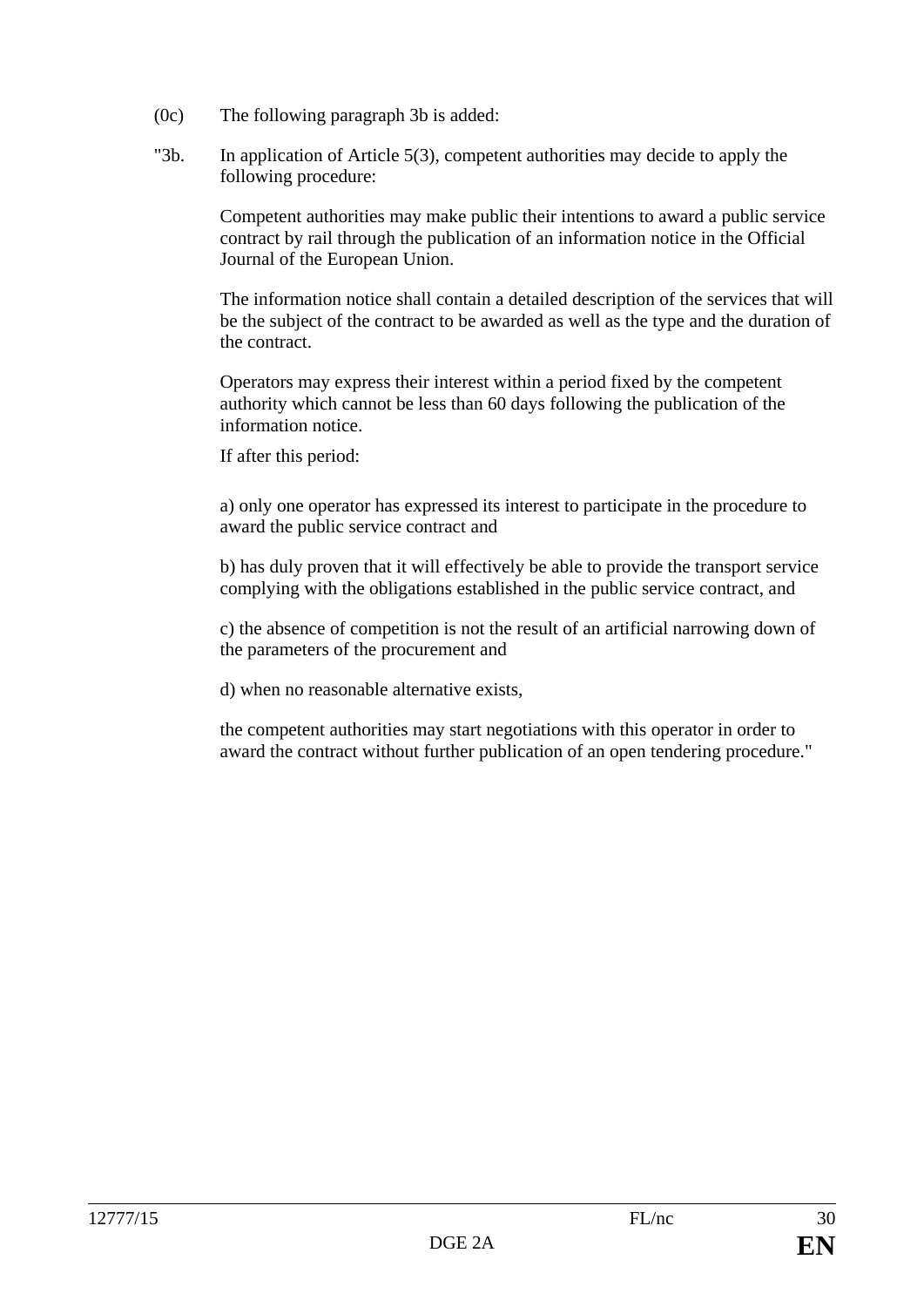- (a) Paragraph 4 is replaced by the following:
- "4. Unless prohibited by national law, the competent authority may decide to award public service contracts directly:

(a) where their average annual value is estimated at: less than EUR 1 000 000 or less than EUR 7 500 000 in the case of a public service contract including public passenger transport services by rail or,

(b) where they concern the annual provision of less than 300 000 kilometres of public passenger transport services or less than 500 000 kilometres in the case of a public service contract including public passenger transport services by rail.**[23](#page-30-0)**

In the case of a public service contract directly awarded to a small or mediumsized enterprise operating not more than 23 road vehicles, these thresholds may be increased to either an average annual value estimated at less than EUR 2 000 000 or to an annual provision of less than 600 000 kilometres of public passenger transport services."

<span id="page-30-0"></span><sup>&</sup>lt;sup>23</sup> A recital could be included to clarify that the higher threshold applies to public passenger transport services by rail or to public passenger transport services where rail represents more than 50% of the value of the services in question.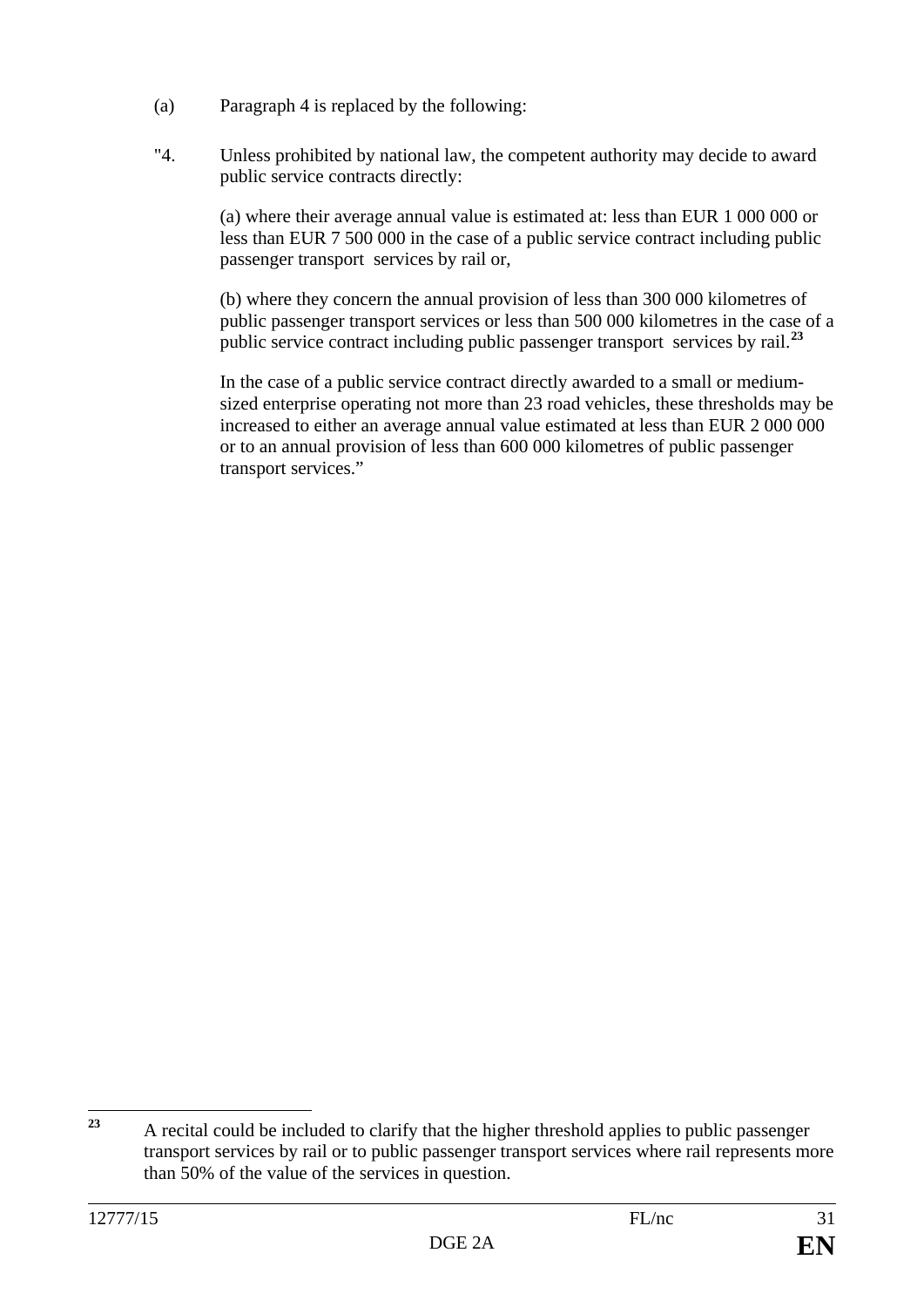- (aa) The following paragraph 4a is added:
- "4a. Unless prohibited by national law, the competent authority may decide to award public service contracts for public transport by rail directly:
- (a) (i) where it considers that the direct award is justified by the relevant structural and geographical characteristics of the market and network concerned, in particular their size, demand characteristics, complexity of the network, its technical and geographical isolation and the services covered by the contract, and

(ii) where such a contract would result in an improvement in quality of services and/or cost-efficiency compared to the previously awarded public service contract.

On that basis, the competent authority shall issue a substantiated decision and shall inform the Commission thereof without undue delay.

Member States where, at the entry into force of this Regulation, the maximum annual volume is less than 23 million train-km and which have only one competent authority at national level and one public service contract covering the entire network shall be deemed to fulfil the conditions of point (i). Where those Member States decide to award a public service contract directly, they shall inform the Commission thereof. The United Kingdom may decide to apply this subparagraph to Northern Ireland.

Where the competent authority decides to award a public service contract directly, it shall define measurable, transparent and verifiable performance requirements. Such requirements shall be included in the contract.

The performance requirements shall in particular cover punctuality of services, frequency of train operations, quality of rolling stock and transport capacity for passengers.

The contract shall include specific performance indicators allowing for periodic assessment by the competent authority and shall specify effective and deterrent measures to be imposed in case the railway undertaking fails to meet the performance requirements.

The competent authority shall periodically assess and make public whether the railway undertaking has achieved its targets to meet the performance requirements as set in the contract. It shall take appropriate and timely measures, including effective and deterrent contractual penalties in case the required improvements in quality of services and/or cost-efficiency are not achieved. The competent authority may at any time wholly or partially suspend or terminate the contract awarded under this provision in case the operator fails to meet the performance requirements.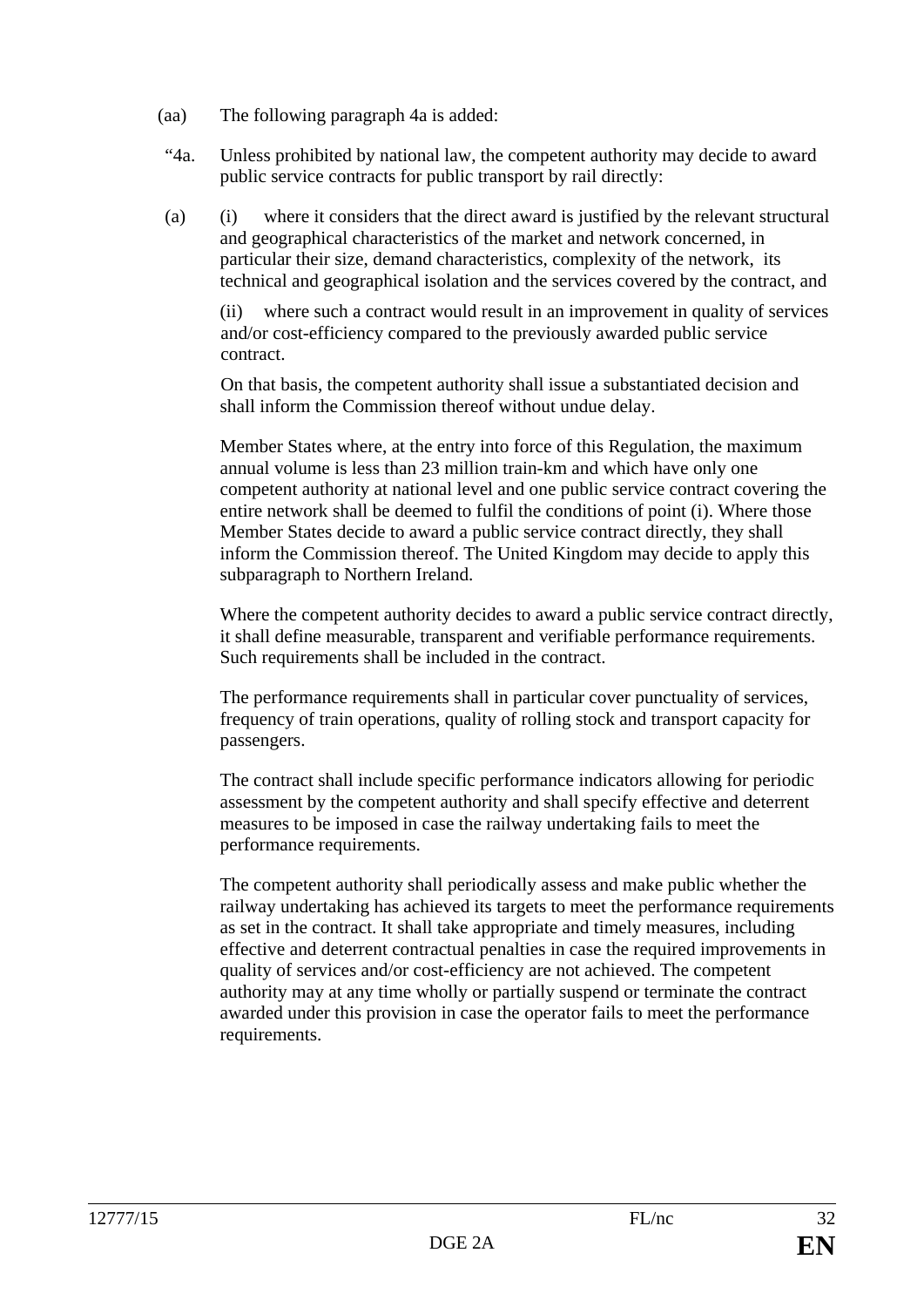(b) where they concern operating only passenger rail services by an operator which manages simultaneously the entire or the major part of the railway infrastructure on which the services are provided, which is excluded from the application of Article 7, 7a, 7b, 7c, 7d, 8, 13 and Chapter IV of Directive 2012/34/EU establishing a single European railway area in accordance with Article 2(3)(a) or (b) of Directive 2012/34/EU.

In derogation from Article 4(3), directly awarded contracts pursuant to this paragraph shall not exceed 10 years, except where Article 4(4) applies.

Contracts awarded in accordance with this paragraph shall be published while taking into consideration the legitimate protection of confidential business information and commercial interests."

- (ab) Paragraph 5 is replaced by the following:
- "5. In the event of a disruption of services or the immediate risk of such a situation, the competent authority may take an emergency measures. This emergency measure shall take the form of a direct award or a formal agreement to extend a public service contract or a requirement to provide certain public service obligations. The public service operator shall have the right to appeal against the decision to impose the provision of certain public service obligations. The award or extension of a public service contract by emergency measure or the imposition of such a contract shall not exceed two years."
- (b) The following paragraph 6a is added:
- "6a. Competent authorities may decide that, in order to increase competition between railway undertakings, contracts for public passenger transport by rail covering parts of the same network or package of routes shall be awarded to different railway undertakings. To this end the competent authorities may decide before launching the tender procedure to limit the number of contracts to be awarded to the same railway undertaking."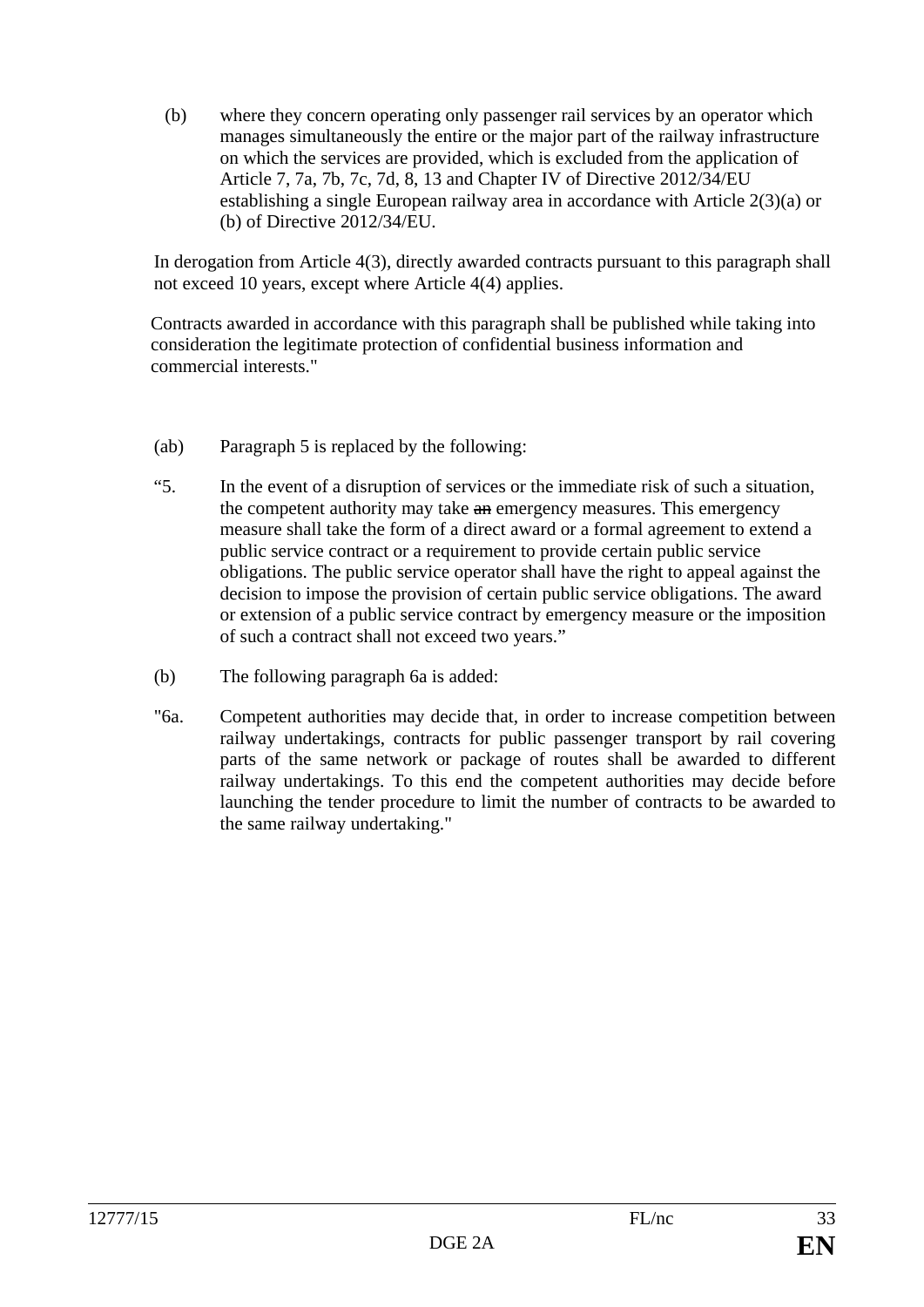5. The following Article 5a is inserted:

"Article 5a

Rail rolling stock

In a view of a competitive award procedure competent authorities shall assess whether measures are necessary to ensure effective and non-discriminatory access to suitable rolling stock."[24](#page-33-0)

- 6. In Article 6, paragraph 1 is replaced by the following:
- "1. All compensation connected with a general rule or a public service contract shall comply with Article 4, irrespective of how the contract was awarded. All compensation of whatever nature connected with a public service contract not awarded according to Article 5(1) or (3) or connected with a general rule shall also comply with the provisions laid down in the Annex."
- 7. Article 7 is amended as follows:
	- (a) Paragraph 1 is replaced by the following:
	- "1. Each competent authority shall make public once a year an aggregated report on the public service obligations for which it is responsible, the starting date and duration of the public service contracts, the selected public service operators and the compensation payments and exclusive rights granted to the said public service operators by way of reimbursement. The report shall distinguish between bus transport and rail transport, allow the performance, quality and financing of the public transport network to be monitored and assessed and, if appropriate, provide information on the nature and extent of any exclusive rights granted. Member States shall facilitate central access to these reports, for instance through a common web portal."
	- (b) In paragraph 2, the following point is added:
	- "(d) the envisaged starting date and duration of the public service contract."

<span id="page-33-0"></span>**<sup>24</sup>** A recital could be included to explain that the purpose of that provision is to ensure effective competition in the tendering process.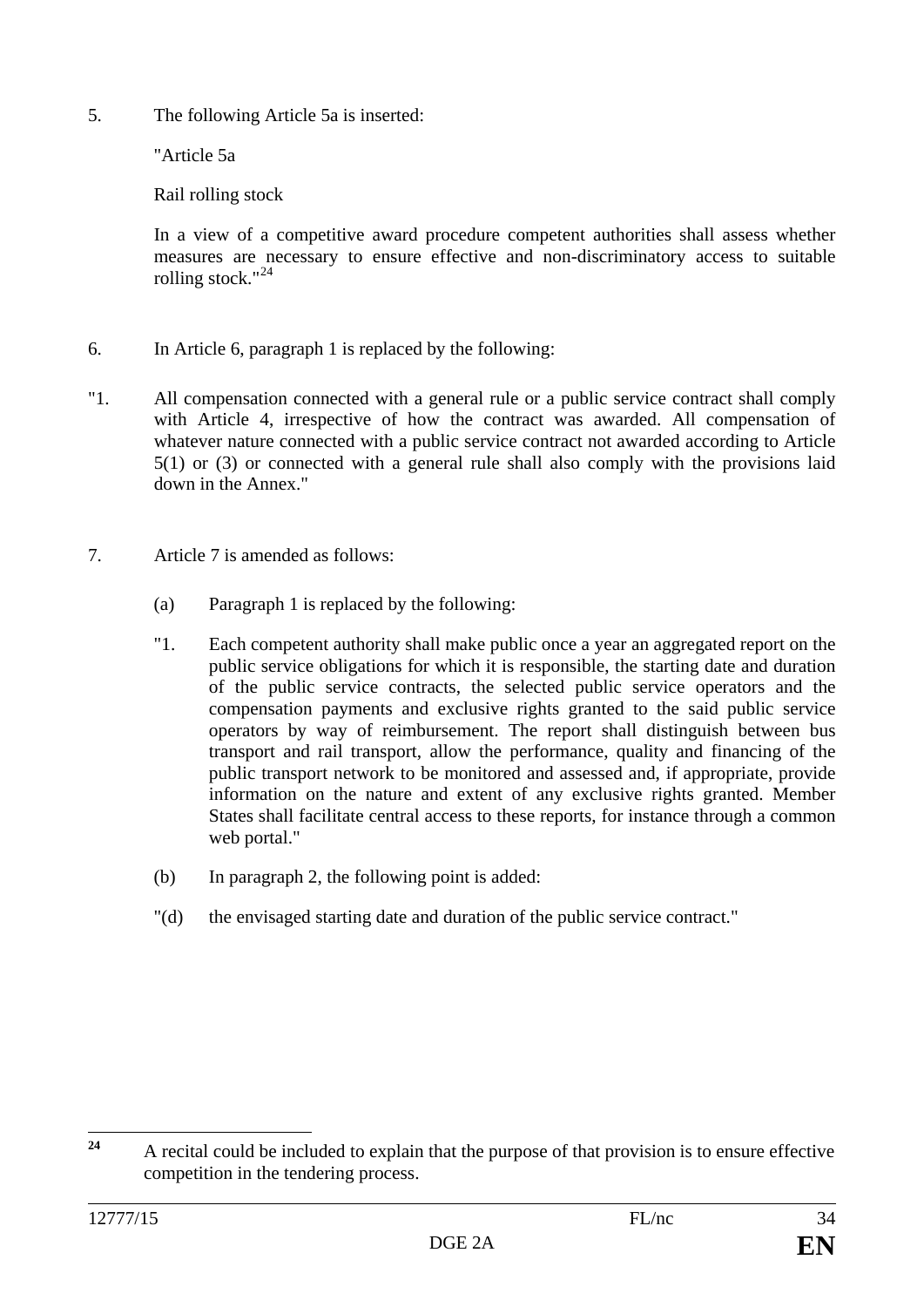- 8. Article 8 is amended as follows:
	- (a) The first sentence of paragraph 2 is replaced by the following:
	- "2. Without prejudice to paragraph 3,
		- i) Article 5 shall apply to the award of public service contracts for passenger transport services by road and by track-based modes other than rail such as metro or tramways as from 3 December 2019.
		- ii) Article 5, with exception of paragraph 4a, shall apply to passenger transport services by rail as from 3 December 2019.
		- iii) Article 5(4a) shall apply to passenger transport services by rail as from 10 years after the date of entry into force of this Regulation.
		- iv) Article 5(6) and Article 7(3) shall cease to apply as from 10 years after the date of entry into force of this Regulation.

Public service contracts for public passenger transport services by rail directly awarded in accordance with Article 5(6) may continue until their expiry date."

- (b) The following paragraph 2a is inserted:
- "2a. Public service contracts for public passenger transport services by rail directly awarded on the basis of a procedure other than a fair competitive procedure as of the date of entry into force of this Regulation until 3 December 2019 may continue until their expiry date. In derogation from Article 4(3), the duration of such contracts shall not exceed 10 years, except where Article 4(4) applies."
- (c) In paragraph 3, letter (d) is replaced by the following:

"(d) as from 26 July 2000 and before [the entry into force of this Regulation] on the basis of a procedure other than a fair competitive tendering procedure".